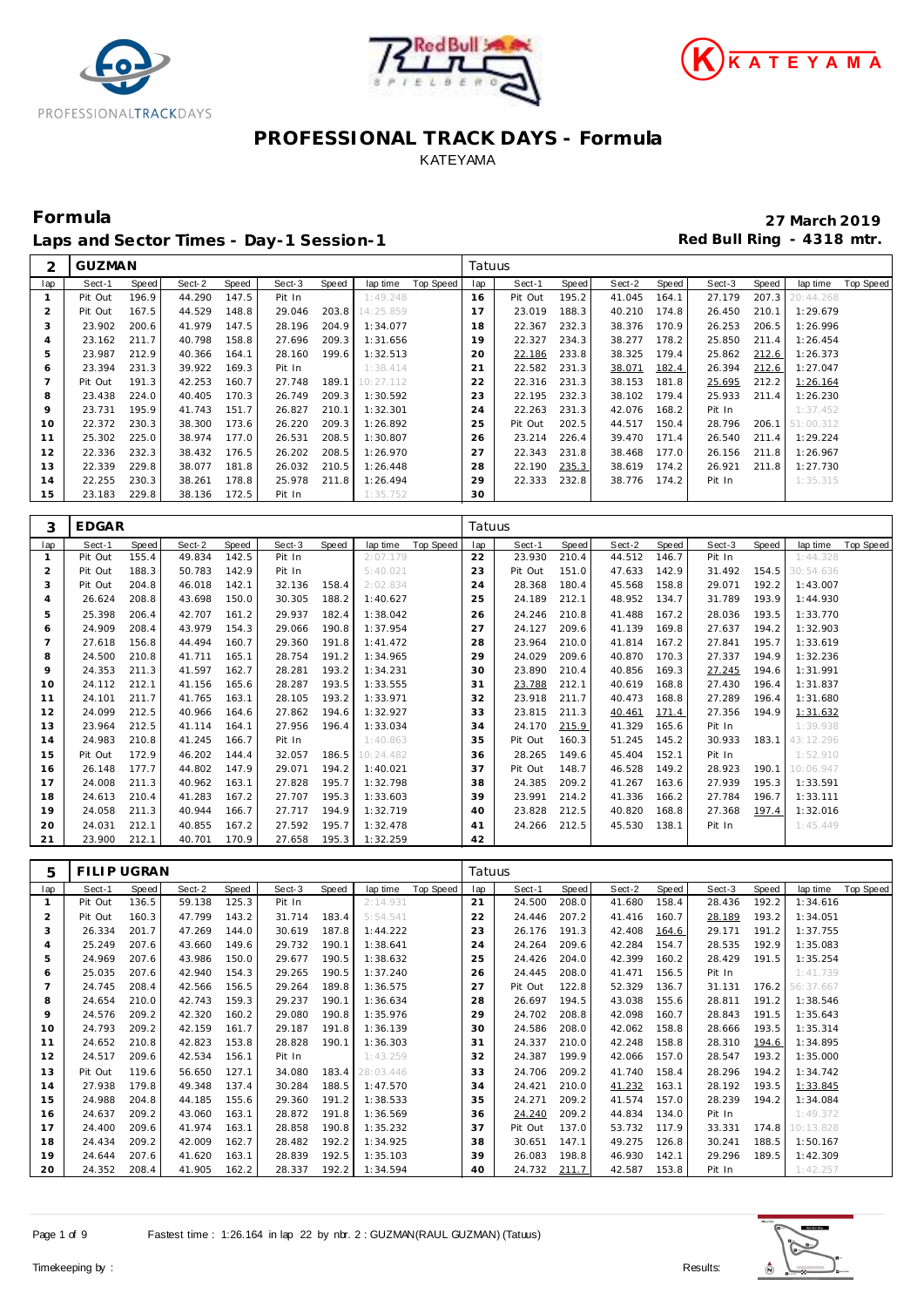





Laps and Sector Times - Day-1 Session-1 **Red Bull Ring - 4318 mtr.** 

| Sect-1<br>Sect-2<br>Speed<br>Sect-3<br>Top Speed<br>Sect-1<br>Speed<br>Sect-2<br>Speed<br>Sect-3<br>Speed<br>lap time<br><b>Top Speed</b><br>lap<br>Speed<br>Speed<br>lap time<br>lap<br>$\mathbf{1}$<br>128.9<br>157.7<br>29<br>28.521<br>194.2<br>1:41.916<br>Pit Out<br>57.181<br>131.4<br>35.102<br>2:08.325<br>26.936<br>176.6<br>46.459<br>166.2<br>149.6<br>$\overline{2}$<br>29.167<br>176.3<br>46.679<br>31.333<br>155.6<br>1:47.179<br>30<br>24.354<br>210.8<br>41.459<br>173.6<br>27.655<br>194.6<br>1:33.468<br>3<br>193.2<br>210.8<br>174.2<br>196.7<br>1:32.737<br>28.143<br>177.4<br>43.640<br>164.6<br>28.930<br>1:40.713<br>31<br>24.078<br>27.492<br>41.167<br>24.810<br>209.6<br>41.962<br>193.9<br>211.3<br>173.1<br>27.267<br>197.1<br>$\overline{4}$<br>169.8<br>28.468<br>1:35.240<br>32<br>23.836<br>41.059<br>1:32.162<br>5<br>194.2<br>33<br>197.4<br>24.375<br>209.6<br>42.366<br>169.8<br>28.106<br>1:34.847<br>23.851<br>212.5<br>40.522<br>174.8<br>27.493<br>1:31.866<br>195.3<br>197.1<br>6<br>24.208<br>209.6<br>41.423<br>175.3<br>27.909<br>1:33.540<br>34<br>24.008<br>210.4<br>40.461<br>176.5<br>27.372<br>1:31.841<br>$\overline{7}$<br>24.226<br>173.1<br>194.2<br>35<br>23.902<br>211.7<br>179.4<br>27.200<br>197.8<br>210.4<br>41.196<br>28.196<br>1:33.618<br>40.343<br>1:31.445<br>195.3<br>8<br>24.243<br>211.7<br>41.389<br>175.3<br>27.736<br>1:33.368<br>36<br>23.686<br>214.6<br>40.292<br>179.4<br>27.383<br>199.6<br>1:31.361<br>9<br>211.3<br>27.835<br>195.3<br>37<br>146.3<br>154.3<br>29.192<br>198.9<br>24.145<br>41.427<br>176.5<br>1:33.407<br>28.022<br>46.147<br>1:43.361<br>24.170<br>211.3<br>41.182<br>173.1<br>27.691<br>196.4<br>38<br>24.358<br>211.7<br>170.9<br>Pit In<br>1:48.911<br>10<br>1:33.043<br>41.864<br>212.5<br>195.7<br>39<br>121.9<br>11<br>24.003<br>41.739<br>172.0<br>27.776<br>1:33.518<br>Pit Out<br>132.4<br>49.335<br>32.618<br>195.3<br>7:30.011<br>12<br>211.7<br>176.5<br>194.6<br>209.6<br>128.9<br>Pit In<br>24.088<br>40.923<br>27.691<br>1:32.702<br>40<br>24.205<br>43.706<br>1:59.449<br>13<br>24.018<br>211.7<br>40.714<br>179.4<br>27.596<br>194.6<br>1:32.328<br>Pit Out<br>181.9<br>41.951<br>174.2<br>27.819<br>196.0<br>2:52.799<br>41<br>197.1<br>14<br>24.043<br>212.5<br>40.663<br>176.5<br>27.840<br>195.3<br>1:32.546<br>42<br>24.015<br>210.8<br>40.757<br>173.1<br>27.482<br>1:32.254<br>15<br>25.035<br>212.1<br>175.3<br>175.3<br>27.383<br>41.494<br>Pit In<br>1:39.759<br>43<br>23.872<br>213.4<br>40.982<br>196.4<br>1:32.237<br>211.3<br>16<br>Pit Out<br>112.7<br>55.716<br>150.8<br>30.505<br>176.2<br>18:08.743<br>44<br>23.914<br>40.432<br>176.5<br>27.294<br>196.7<br>1:31.640<br>26.568<br>196.9<br>42.926<br>29.852<br>193.9<br>23.932<br>210.8<br>40.375<br>174.8<br>197.4<br>17<br>166.7<br>1:39.346<br>45<br>27.158<br>1:31.465<br>211.7<br>18<br>24.408<br>211.3<br>41.371<br>171.4<br>27.924<br>193.9<br>1:33.703<br>46<br>23.775<br>40.605<br>177.6<br>27.211<br>197.4<br>1:31.591<br>19<br>212.1<br>195.7<br>211.7<br>24.121<br>40.962<br>174.2<br>27.555<br>1:32.638<br>47<br>23.897<br>40.523<br>163.1<br>Pit In<br>1:37.868<br>20<br>24.416<br>211.7<br>40.881<br>174.2<br>27.886<br>195.3<br>48<br>Pit Out<br>127.9<br>52.041<br>151.3<br>31.461<br>177.3<br>9:49.159<br>1:33.183<br>23.957<br>196.4<br>21<br>211.3<br>40.480<br>177.0<br>27.472<br>1:31.909<br>49<br>165.2<br>43.805<br>168.2<br>28.205<br>196.0<br>28.124<br>1:40.134<br>175.9<br>196.7<br>22<br>23.966<br>211.3<br>40.480<br>27.420<br>50<br>27.088<br>177.4<br>46.070<br>152.1<br>Pit In<br>1:55.036<br>1:31.866<br>23<br>24.289<br>210.0<br>41.152<br>178.2<br>27.594<br>196.7<br>1:33.035<br>51<br>Pit Out<br>172.6<br>43.537<br>169.3<br>28.145<br>197.1<br>8:50.260<br>24<br>23.914<br>212.5<br>40.385<br>174.2<br>28.212<br>191.8<br>52<br>24.213<br>211.3<br>43.395<br>177.0<br>27.438<br>196.7<br>1:35.046<br>1:32.511<br>25<br>24.143<br>211.3<br>40.423<br>179.4<br>28.073<br>185.6<br>23.856<br>212.9<br>174.2<br>27.313<br>197.1<br>1:32.639<br>53<br>40.638<br>1:31.807<br>26<br>24.029<br>211.3<br>40.744<br>174.8<br>28.346<br>196.4<br>54<br>23.939<br>212.1<br>176.5<br>197.1<br>1:33.119<br>40.833<br>27.361<br>1:32.133<br>23.994<br>212.1<br>40.817<br>177.0<br>55<br>23.862<br>174.8<br>27<br>Pit In<br>1:37.106<br>213.8<br>40.708<br>Pit In<br>1:37.233<br>28<br>Pit Out<br>117.1<br>55.642<br>142.1<br>32.951<br>158.6<br>54:26.748<br>56<br>PIETRO DELLI GUANTI<br>Tatuus<br>10<br>Sect-3<br>lap<br>Sect-1<br>Speed<br>Sect-2<br>Speed<br><b>Speed</b><br>lap time<br><b>Top Speed</b><br>lap<br>Sect-1<br><b>Speed</b><br>Sect-2<br><b>Speed</b><br>Sect-3<br>Speed<br>lap time<br><b>Top Speed</b><br>53.939<br>179.1<br>24.568<br>42.149<br>159.8<br>28.535<br>193.5<br>1:35.252<br>Pit Out<br>161.5<br>117.1<br>34.903<br>21<br>210.0<br>$\mathbf{1}$<br>2:05.338<br>$\overline{2}$<br>190.7<br>192.9<br>1:34.222<br>28.135<br>46.071<br>140.6<br>31.751<br>184.6<br>1:45.957<br>22<br>24.259<br>210.4<br>163.1<br>28.402<br>41.561<br>3<br>25.823<br>204.4<br>48.790<br>142.9<br>30.692<br>187.2<br>1:45.305<br>23<br>24.231<br>210.8<br>41.306<br>161.7<br>28.025<br>194.6<br>1:33.562<br>185.2<br>28.026<br>$\overline{4}$<br>25.088<br>206.4<br>43.601<br>150.0<br>30.324<br>1:39.013<br>24<br>24.057<br>211.3<br>165.6<br>194.2<br>1:33.259<br>41.176<br>5<br>26.801<br>203.3<br>44.206<br>145.2<br>30.286<br>184.3<br>1:41.293<br>25<br>24.118<br>210.4<br>40.965<br>165.6<br>27.825<br>194.2<br>1:32.908<br>189.8<br>208.4<br>42.983<br>157.4<br>29.835<br>1:37.955<br>26<br>206.8<br>42.304<br>159.3<br>Pit In<br>1:48.475<br>25.137<br>24.454<br>6<br>$\overline{7}$<br>24.796<br>208.4<br>42.602<br>155.2<br>29.704<br>188.8<br>1:37.102<br>27<br>Pit Out<br>190.0<br>45.177<br>149.2<br>29.516<br>188.5<br>37:17.909<br>8<br>24.701<br>189.8<br>28<br>25.278<br>204.4<br>158.8<br>28.587<br>191.2<br>210.0<br>42.375<br>153.4<br>30.180<br>1:37.256<br>42.673<br>1:36.538<br>$\circ$<br>29.296<br>192.4<br>43.215<br>157.9<br>29.455<br>191.2<br>29<br>54.888<br>43.0<br>1:56.966<br>55.7<br>4:19.655<br>1:41.966<br>Pit In<br>25.967<br>191.8<br>199.9<br>10<br>176.6<br>42.311<br>156.1<br>28.967<br>1:37.245<br>30<br>Pit Out<br>47.177<br>144.8<br>30.219<br>189.1<br>19:06.855<br>28.804<br>192.5<br>199.9<br>157.9<br>11<br>24.606<br>210.4<br>42.120<br>162.2<br>1:35.530<br>31<br>26.565<br>42.668<br>29.016<br>189.5<br>1:38.249<br>32<br>139.2<br>29.389<br>191.5<br>12<br>24.692<br>210.4<br>42.380<br>154.3<br>Pit In<br>1:49.198<br>25.014<br>208.8<br>44.593<br>1:38.996<br>187.2<br>33<br>13<br>Pit Out<br>193.8<br>47.805<br>150.0<br>30.943<br>14:41.929<br>209.6<br>45.767<br>125.6<br>Pit In<br>2:00.500<br>24.663<br>203.7<br>186.9<br>157.4<br>191.5<br>14<br>28.334<br>44.040<br>155.2<br>31.049<br>1:43.423<br>34<br>Pit Out<br>204.0<br>42.830<br>28.914<br>3:12.234<br>15<br>25.194<br>208.8<br>42.980<br>156.5<br>29.714<br>189.8<br>1:37.888<br>35<br>24.659<br>210.0<br>41.993<br>162.7<br>28.621<br>193.2<br>1:35.273<br>24.935<br>191.2<br>207.6<br>42.420<br>157.0<br>29.078<br>1:36.433<br>36<br>24.375<br>212.1<br>41.691<br>158.4<br>28.537<br>193.2<br>1:34.603<br>16<br>17<br>208.4<br>157.0<br>28.801<br>191.8<br>37<br>210.4<br>158.8<br>29.692<br>192.2<br>1:35.953<br>24.778<br>41.944<br>1:35.523<br>24.691<br>41.570 | 8  | RACEGP 1 |       |        |       |        |          | Tatuus |        |       |        |       |        |       |          |  |
|------------------------------------------------------------------------------------------------------------------------------------------------------------------------------------------------------------------------------------------------------------------------------------------------------------------------------------------------------------------------------------------------------------------------------------------------------------------------------------------------------------------------------------------------------------------------------------------------------------------------------------------------------------------------------------------------------------------------------------------------------------------------------------------------------------------------------------------------------------------------------------------------------------------------------------------------------------------------------------------------------------------------------------------------------------------------------------------------------------------------------------------------------------------------------------------------------------------------------------------------------------------------------------------------------------------------------------------------------------------------------------------------------------------------------------------------------------------------------------------------------------------------------------------------------------------------------------------------------------------------------------------------------------------------------------------------------------------------------------------------------------------------------------------------------------------------------------------------------------------------------------------------------------------------------------------------------------------------------------------------------------------------------------------------------------------------------------------------------------------------------------------------------------------------------------------------------------------------------------------------------------------------------------------------------------------------------------------------------------------------------------------------------------------------------------------------------------------------------------------------------------------------------------------------------------------------------------------------------------------------------------------------------------------------------------------------------------------------------------------------------------------------------------------------------------------------------------------------------------------------------------------------------------------------------------------------------------------------------------------------------------------------------------------------------------------------------------------------------------------------------------------------------------------------------------------------------------------------------------------------------------------------------------------------------------------------------------------------------------------------------------------------------------------------------------------------------------------------------------------------------------------------------------------------------------------------------------------------------------------------------------------------------------------------------------------------------------------------------------------------------------------------------------------------------------------------------------------------------------------------------------------------------------------------------------------------------------------------------------------------------------------------------------------------------------------------------------------------------------------------------------------------------------------------------------------------------------------------------------------------------------------------------------------------------------------------------------------------------------------------------------------------------------------------------------------------------------------------------------------------------------------------------------------------------------------------------------------------------------------------------------------------------------------------------------------------------------------------------------------------------------------------------------------------------------------------------------------------------------------------------------------------------------------------------------------------------------------------------------------------------------------------------------------------------------------------------------------------------------------------------------------------------------------------------------------------------------------------------------------------------------------------------------------------------------------------------------------------------------------------------------------------------------------------------------------------------------------------------------------------------------------------------------------------------------------------------------------------------------------------------------------------------------------------------------------------------------------------------------------------------------------------------------------------------------------------------------------------------------------------------------------------------------------------------------------------------------------------------------------------------------------------------------------------------------------------------------------------------------------------------------------------------------------------------------------------------------------------------------------------------------------------------------------------------------------------------------------------------------------------------------------------------------------------------------------------------------------------------------------------------------------------------------------------------------------------------------------------------------------------------------------------------------------------------------------------------------------------------------------------------------------------------------------------------------------------------------------------------------------------------------------------------------------------------------------------------------------------------------------------------------------------------------------------------------------------------------------------------------------------------------------------------------------------------------------------------------------------------------------------------------------------------------------------------------------------------------------------------------------------------------------------------------------|----|----------|-------|--------|-------|--------|----------|--------|--------|-------|--------|-------|--------|-------|----------|--|
|                                                                                                                                                                                                                                                                                                                                                                                                                                                                                                                                                                                                                                                                                                                                                                                                                                                                                                                                                                                                                                                                                                                                                                                                                                                                                                                                                                                                                                                                                                                                                                                                                                                                                                                                                                                                                                                                                                                                                                                                                                                                                                                                                                                                                                                                                                                                                                                                                                                                                                                                                                                                                                                                                                                                                                                                                                                                                                                                                                                                                                                                                                                                                                                                                                                                                                                                                                                                                                                                                                                                                                                                                                                                                                                                                                                                                                                                                                                                                                                                                                                                                                                                                                                                                                                                                                                                                                                                                                                                                                                                                                                                                                                                                                                                                                                                                                                                                                                                                                                                                                                                                                                                                                                                                                                                                                                                                                                                                                                                                                                                                                                                                                                                                                                                                                                                                                                                                                                                                                                                                                                                                                                                                                                                                                                                                                                                                                                                                                                                                                                                                                                                                                                                                                                                                                                                                                                                                                                                                                                                                                                                                                                                                                                                                                                                                                                                                                                                                  |    |          |       |        |       |        |          |        |        |       |        |       |        |       |          |  |
|                                                                                                                                                                                                                                                                                                                                                                                                                                                                                                                                                                                                                                                                                                                                                                                                                                                                                                                                                                                                                                                                                                                                                                                                                                                                                                                                                                                                                                                                                                                                                                                                                                                                                                                                                                                                                                                                                                                                                                                                                                                                                                                                                                                                                                                                                                                                                                                                                                                                                                                                                                                                                                                                                                                                                                                                                                                                                                                                                                                                                                                                                                                                                                                                                                                                                                                                                                                                                                                                                                                                                                                                                                                                                                                                                                                                                                                                                                                                                                                                                                                                                                                                                                                                                                                                                                                                                                                                                                                                                                                                                                                                                                                                                                                                                                                                                                                                                                                                                                                                                                                                                                                                                                                                                                                                                                                                                                                                                                                                                                                                                                                                                                                                                                                                                                                                                                                                                                                                                                                                                                                                                                                                                                                                                                                                                                                                                                                                                                                                                                                                                                                                                                                                                                                                                                                                                                                                                                                                                                                                                                                                                                                                                                                                                                                                                                                                                                                                                  |    |          |       |        |       |        |          |        |        |       |        |       |        |       |          |  |
|                                                                                                                                                                                                                                                                                                                                                                                                                                                                                                                                                                                                                                                                                                                                                                                                                                                                                                                                                                                                                                                                                                                                                                                                                                                                                                                                                                                                                                                                                                                                                                                                                                                                                                                                                                                                                                                                                                                                                                                                                                                                                                                                                                                                                                                                                                                                                                                                                                                                                                                                                                                                                                                                                                                                                                                                                                                                                                                                                                                                                                                                                                                                                                                                                                                                                                                                                                                                                                                                                                                                                                                                                                                                                                                                                                                                                                                                                                                                                                                                                                                                                                                                                                                                                                                                                                                                                                                                                                                                                                                                                                                                                                                                                                                                                                                                                                                                                                                                                                                                                                                                                                                                                                                                                                                                                                                                                                                                                                                                                                                                                                                                                                                                                                                                                                                                                                                                                                                                                                                                                                                                                                                                                                                                                                                                                                                                                                                                                                                                                                                                                                                                                                                                                                                                                                                                                                                                                                                                                                                                                                                                                                                                                                                                                                                                                                                                                                                                                  |    |          |       |        |       |        |          |        |        |       |        |       |        |       |          |  |
|                                                                                                                                                                                                                                                                                                                                                                                                                                                                                                                                                                                                                                                                                                                                                                                                                                                                                                                                                                                                                                                                                                                                                                                                                                                                                                                                                                                                                                                                                                                                                                                                                                                                                                                                                                                                                                                                                                                                                                                                                                                                                                                                                                                                                                                                                                                                                                                                                                                                                                                                                                                                                                                                                                                                                                                                                                                                                                                                                                                                                                                                                                                                                                                                                                                                                                                                                                                                                                                                                                                                                                                                                                                                                                                                                                                                                                                                                                                                                                                                                                                                                                                                                                                                                                                                                                                                                                                                                                                                                                                                                                                                                                                                                                                                                                                                                                                                                                                                                                                                                                                                                                                                                                                                                                                                                                                                                                                                                                                                                                                                                                                                                                                                                                                                                                                                                                                                                                                                                                                                                                                                                                                                                                                                                                                                                                                                                                                                                                                                                                                                                                                                                                                                                                                                                                                                                                                                                                                                                                                                                                                                                                                                                                                                                                                                                                                                                                                                                  |    |          |       |        |       |        |          |        |        |       |        |       |        |       |          |  |
|                                                                                                                                                                                                                                                                                                                                                                                                                                                                                                                                                                                                                                                                                                                                                                                                                                                                                                                                                                                                                                                                                                                                                                                                                                                                                                                                                                                                                                                                                                                                                                                                                                                                                                                                                                                                                                                                                                                                                                                                                                                                                                                                                                                                                                                                                                                                                                                                                                                                                                                                                                                                                                                                                                                                                                                                                                                                                                                                                                                                                                                                                                                                                                                                                                                                                                                                                                                                                                                                                                                                                                                                                                                                                                                                                                                                                                                                                                                                                                                                                                                                                                                                                                                                                                                                                                                                                                                                                                                                                                                                                                                                                                                                                                                                                                                                                                                                                                                                                                                                                                                                                                                                                                                                                                                                                                                                                                                                                                                                                                                                                                                                                                                                                                                                                                                                                                                                                                                                                                                                                                                                                                                                                                                                                                                                                                                                                                                                                                                                                                                                                                                                                                                                                                                                                                                                                                                                                                                                                                                                                                                                                                                                                                                                                                                                                                                                                                                                                  |    |          |       |        |       |        |          |        |        |       |        |       |        |       |          |  |
|                                                                                                                                                                                                                                                                                                                                                                                                                                                                                                                                                                                                                                                                                                                                                                                                                                                                                                                                                                                                                                                                                                                                                                                                                                                                                                                                                                                                                                                                                                                                                                                                                                                                                                                                                                                                                                                                                                                                                                                                                                                                                                                                                                                                                                                                                                                                                                                                                                                                                                                                                                                                                                                                                                                                                                                                                                                                                                                                                                                                                                                                                                                                                                                                                                                                                                                                                                                                                                                                                                                                                                                                                                                                                                                                                                                                                                                                                                                                                                                                                                                                                                                                                                                                                                                                                                                                                                                                                                                                                                                                                                                                                                                                                                                                                                                                                                                                                                                                                                                                                                                                                                                                                                                                                                                                                                                                                                                                                                                                                                                                                                                                                                                                                                                                                                                                                                                                                                                                                                                                                                                                                                                                                                                                                                                                                                                                                                                                                                                                                                                                                                                                                                                                                                                                                                                                                                                                                                                                                                                                                                                                                                                                                                                                                                                                                                                                                                                                                  |    |          |       |        |       |        |          |        |        |       |        |       |        |       |          |  |
|                                                                                                                                                                                                                                                                                                                                                                                                                                                                                                                                                                                                                                                                                                                                                                                                                                                                                                                                                                                                                                                                                                                                                                                                                                                                                                                                                                                                                                                                                                                                                                                                                                                                                                                                                                                                                                                                                                                                                                                                                                                                                                                                                                                                                                                                                                                                                                                                                                                                                                                                                                                                                                                                                                                                                                                                                                                                                                                                                                                                                                                                                                                                                                                                                                                                                                                                                                                                                                                                                                                                                                                                                                                                                                                                                                                                                                                                                                                                                                                                                                                                                                                                                                                                                                                                                                                                                                                                                                                                                                                                                                                                                                                                                                                                                                                                                                                                                                                                                                                                                                                                                                                                                                                                                                                                                                                                                                                                                                                                                                                                                                                                                                                                                                                                                                                                                                                                                                                                                                                                                                                                                                                                                                                                                                                                                                                                                                                                                                                                                                                                                                                                                                                                                                                                                                                                                                                                                                                                                                                                                                                                                                                                                                                                                                                                                                                                                                                                                  |    |          |       |        |       |        |          |        |        |       |        |       |        |       |          |  |
|                                                                                                                                                                                                                                                                                                                                                                                                                                                                                                                                                                                                                                                                                                                                                                                                                                                                                                                                                                                                                                                                                                                                                                                                                                                                                                                                                                                                                                                                                                                                                                                                                                                                                                                                                                                                                                                                                                                                                                                                                                                                                                                                                                                                                                                                                                                                                                                                                                                                                                                                                                                                                                                                                                                                                                                                                                                                                                                                                                                                                                                                                                                                                                                                                                                                                                                                                                                                                                                                                                                                                                                                                                                                                                                                                                                                                                                                                                                                                                                                                                                                                                                                                                                                                                                                                                                                                                                                                                                                                                                                                                                                                                                                                                                                                                                                                                                                                                                                                                                                                                                                                                                                                                                                                                                                                                                                                                                                                                                                                                                                                                                                                                                                                                                                                                                                                                                                                                                                                                                                                                                                                                                                                                                                                                                                                                                                                                                                                                                                                                                                                                                                                                                                                                                                                                                                                                                                                                                                                                                                                                                                                                                                                                                                                                                                                                                                                                                                                  |    |          |       |        |       |        |          |        |        |       |        |       |        |       |          |  |
|                                                                                                                                                                                                                                                                                                                                                                                                                                                                                                                                                                                                                                                                                                                                                                                                                                                                                                                                                                                                                                                                                                                                                                                                                                                                                                                                                                                                                                                                                                                                                                                                                                                                                                                                                                                                                                                                                                                                                                                                                                                                                                                                                                                                                                                                                                                                                                                                                                                                                                                                                                                                                                                                                                                                                                                                                                                                                                                                                                                                                                                                                                                                                                                                                                                                                                                                                                                                                                                                                                                                                                                                                                                                                                                                                                                                                                                                                                                                                                                                                                                                                                                                                                                                                                                                                                                                                                                                                                                                                                                                                                                                                                                                                                                                                                                                                                                                                                                                                                                                                                                                                                                                                                                                                                                                                                                                                                                                                                                                                                                                                                                                                                                                                                                                                                                                                                                                                                                                                                                                                                                                                                                                                                                                                                                                                                                                                                                                                                                                                                                                                                                                                                                                                                                                                                                                                                                                                                                                                                                                                                                                                                                                                                                                                                                                                                                                                                                                                  |    |          |       |        |       |        |          |        |        |       |        |       |        |       |          |  |
|                                                                                                                                                                                                                                                                                                                                                                                                                                                                                                                                                                                                                                                                                                                                                                                                                                                                                                                                                                                                                                                                                                                                                                                                                                                                                                                                                                                                                                                                                                                                                                                                                                                                                                                                                                                                                                                                                                                                                                                                                                                                                                                                                                                                                                                                                                                                                                                                                                                                                                                                                                                                                                                                                                                                                                                                                                                                                                                                                                                                                                                                                                                                                                                                                                                                                                                                                                                                                                                                                                                                                                                                                                                                                                                                                                                                                                                                                                                                                                                                                                                                                                                                                                                                                                                                                                                                                                                                                                                                                                                                                                                                                                                                                                                                                                                                                                                                                                                                                                                                                                                                                                                                                                                                                                                                                                                                                                                                                                                                                                                                                                                                                                                                                                                                                                                                                                                                                                                                                                                                                                                                                                                                                                                                                                                                                                                                                                                                                                                                                                                                                                                                                                                                                                                                                                                                                                                                                                                                                                                                                                                                                                                                                                                                                                                                                                                                                                                                                  |    |          |       |        |       |        |          |        |        |       |        |       |        |       |          |  |
|                                                                                                                                                                                                                                                                                                                                                                                                                                                                                                                                                                                                                                                                                                                                                                                                                                                                                                                                                                                                                                                                                                                                                                                                                                                                                                                                                                                                                                                                                                                                                                                                                                                                                                                                                                                                                                                                                                                                                                                                                                                                                                                                                                                                                                                                                                                                                                                                                                                                                                                                                                                                                                                                                                                                                                                                                                                                                                                                                                                                                                                                                                                                                                                                                                                                                                                                                                                                                                                                                                                                                                                                                                                                                                                                                                                                                                                                                                                                                                                                                                                                                                                                                                                                                                                                                                                                                                                                                                                                                                                                                                                                                                                                                                                                                                                                                                                                                                                                                                                                                                                                                                                                                                                                                                                                                                                                                                                                                                                                                                                                                                                                                                                                                                                                                                                                                                                                                                                                                                                                                                                                                                                                                                                                                                                                                                                                                                                                                                                                                                                                                                                                                                                                                                                                                                                                                                                                                                                                                                                                                                                                                                                                                                                                                                                                                                                                                                                                                  |    |          |       |        |       |        |          |        |        |       |        |       |        |       |          |  |
|                                                                                                                                                                                                                                                                                                                                                                                                                                                                                                                                                                                                                                                                                                                                                                                                                                                                                                                                                                                                                                                                                                                                                                                                                                                                                                                                                                                                                                                                                                                                                                                                                                                                                                                                                                                                                                                                                                                                                                                                                                                                                                                                                                                                                                                                                                                                                                                                                                                                                                                                                                                                                                                                                                                                                                                                                                                                                                                                                                                                                                                                                                                                                                                                                                                                                                                                                                                                                                                                                                                                                                                                                                                                                                                                                                                                                                                                                                                                                                                                                                                                                                                                                                                                                                                                                                                                                                                                                                                                                                                                                                                                                                                                                                                                                                                                                                                                                                                                                                                                                                                                                                                                                                                                                                                                                                                                                                                                                                                                                                                                                                                                                                                                                                                                                                                                                                                                                                                                                                                                                                                                                                                                                                                                                                                                                                                                                                                                                                                                                                                                                                                                                                                                                                                                                                                                                                                                                                                                                                                                                                                                                                                                                                                                                                                                                                                                                                                                                  |    |          |       |        |       |        |          |        |        |       |        |       |        |       |          |  |
|                                                                                                                                                                                                                                                                                                                                                                                                                                                                                                                                                                                                                                                                                                                                                                                                                                                                                                                                                                                                                                                                                                                                                                                                                                                                                                                                                                                                                                                                                                                                                                                                                                                                                                                                                                                                                                                                                                                                                                                                                                                                                                                                                                                                                                                                                                                                                                                                                                                                                                                                                                                                                                                                                                                                                                                                                                                                                                                                                                                                                                                                                                                                                                                                                                                                                                                                                                                                                                                                                                                                                                                                                                                                                                                                                                                                                                                                                                                                                                                                                                                                                                                                                                                                                                                                                                                                                                                                                                                                                                                                                                                                                                                                                                                                                                                                                                                                                                                                                                                                                                                                                                                                                                                                                                                                                                                                                                                                                                                                                                                                                                                                                                                                                                                                                                                                                                                                                                                                                                                                                                                                                                                                                                                                                                                                                                                                                                                                                                                                                                                                                                                                                                                                                                                                                                                                                                                                                                                                                                                                                                                                                                                                                                                                                                                                                                                                                                                                                  |    |          |       |        |       |        |          |        |        |       |        |       |        |       |          |  |
|                                                                                                                                                                                                                                                                                                                                                                                                                                                                                                                                                                                                                                                                                                                                                                                                                                                                                                                                                                                                                                                                                                                                                                                                                                                                                                                                                                                                                                                                                                                                                                                                                                                                                                                                                                                                                                                                                                                                                                                                                                                                                                                                                                                                                                                                                                                                                                                                                                                                                                                                                                                                                                                                                                                                                                                                                                                                                                                                                                                                                                                                                                                                                                                                                                                                                                                                                                                                                                                                                                                                                                                                                                                                                                                                                                                                                                                                                                                                                                                                                                                                                                                                                                                                                                                                                                                                                                                                                                                                                                                                                                                                                                                                                                                                                                                                                                                                                                                                                                                                                                                                                                                                                                                                                                                                                                                                                                                                                                                                                                                                                                                                                                                                                                                                                                                                                                                                                                                                                                                                                                                                                                                                                                                                                                                                                                                                                                                                                                                                                                                                                                                                                                                                                                                                                                                                                                                                                                                                                                                                                                                                                                                                                                                                                                                                                                                                                                                                                  |    |          |       |        |       |        |          |        |        |       |        |       |        |       |          |  |
|                                                                                                                                                                                                                                                                                                                                                                                                                                                                                                                                                                                                                                                                                                                                                                                                                                                                                                                                                                                                                                                                                                                                                                                                                                                                                                                                                                                                                                                                                                                                                                                                                                                                                                                                                                                                                                                                                                                                                                                                                                                                                                                                                                                                                                                                                                                                                                                                                                                                                                                                                                                                                                                                                                                                                                                                                                                                                                                                                                                                                                                                                                                                                                                                                                                                                                                                                                                                                                                                                                                                                                                                                                                                                                                                                                                                                                                                                                                                                                                                                                                                                                                                                                                                                                                                                                                                                                                                                                                                                                                                                                                                                                                                                                                                                                                                                                                                                                                                                                                                                                                                                                                                                                                                                                                                                                                                                                                                                                                                                                                                                                                                                                                                                                                                                                                                                                                                                                                                                                                                                                                                                                                                                                                                                                                                                                                                                                                                                                                                                                                                                                                                                                                                                                                                                                                                                                                                                                                                                                                                                                                                                                                                                                                                                                                                                                                                                                                                                  |    |          |       |        |       |        |          |        |        |       |        |       |        |       |          |  |
|                                                                                                                                                                                                                                                                                                                                                                                                                                                                                                                                                                                                                                                                                                                                                                                                                                                                                                                                                                                                                                                                                                                                                                                                                                                                                                                                                                                                                                                                                                                                                                                                                                                                                                                                                                                                                                                                                                                                                                                                                                                                                                                                                                                                                                                                                                                                                                                                                                                                                                                                                                                                                                                                                                                                                                                                                                                                                                                                                                                                                                                                                                                                                                                                                                                                                                                                                                                                                                                                                                                                                                                                                                                                                                                                                                                                                                                                                                                                                                                                                                                                                                                                                                                                                                                                                                                                                                                                                                                                                                                                                                                                                                                                                                                                                                                                                                                                                                                                                                                                                                                                                                                                                                                                                                                                                                                                                                                                                                                                                                                                                                                                                                                                                                                                                                                                                                                                                                                                                                                                                                                                                                                                                                                                                                                                                                                                                                                                                                                                                                                                                                                                                                                                                                                                                                                                                                                                                                                                                                                                                                                                                                                                                                                                                                                                                                                                                                                                                  |    |          |       |        |       |        |          |        |        |       |        |       |        |       |          |  |
|                                                                                                                                                                                                                                                                                                                                                                                                                                                                                                                                                                                                                                                                                                                                                                                                                                                                                                                                                                                                                                                                                                                                                                                                                                                                                                                                                                                                                                                                                                                                                                                                                                                                                                                                                                                                                                                                                                                                                                                                                                                                                                                                                                                                                                                                                                                                                                                                                                                                                                                                                                                                                                                                                                                                                                                                                                                                                                                                                                                                                                                                                                                                                                                                                                                                                                                                                                                                                                                                                                                                                                                                                                                                                                                                                                                                                                                                                                                                                                                                                                                                                                                                                                                                                                                                                                                                                                                                                                                                                                                                                                                                                                                                                                                                                                                                                                                                                                                                                                                                                                                                                                                                                                                                                                                                                                                                                                                                                                                                                                                                                                                                                                                                                                                                                                                                                                                                                                                                                                                                                                                                                                                                                                                                                                                                                                                                                                                                                                                                                                                                                                                                                                                                                                                                                                                                                                                                                                                                                                                                                                                                                                                                                                                                                                                                                                                                                                                                                  |    |          |       |        |       |        |          |        |        |       |        |       |        |       |          |  |
|                                                                                                                                                                                                                                                                                                                                                                                                                                                                                                                                                                                                                                                                                                                                                                                                                                                                                                                                                                                                                                                                                                                                                                                                                                                                                                                                                                                                                                                                                                                                                                                                                                                                                                                                                                                                                                                                                                                                                                                                                                                                                                                                                                                                                                                                                                                                                                                                                                                                                                                                                                                                                                                                                                                                                                                                                                                                                                                                                                                                                                                                                                                                                                                                                                                                                                                                                                                                                                                                                                                                                                                                                                                                                                                                                                                                                                                                                                                                                                                                                                                                                                                                                                                                                                                                                                                                                                                                                                                                                                                                                                                                                                                                                                                                                                                                                                                                                                                                                                                                                                                                                                                                                                                                                                                                                                                                                                                                                                                                                                                                                                                                                                                                                                                                                                                                                                                                                                                                                                                                                                                                                                                                                                                                                                                                                                                                                                                                                                                                                                                                                                                                                                                                                                                                                                                                                                                                                                                                                                                                                                                                                                                                                                                                                                                                                                                                                                                                                  |    |          |       |        |       |        |          |        |        |       |        |       |        |       |          |  |
|                                                                                                                                                                                                                                                                                                                                                                                                                                                                                                                                                                                                                                                                                                                                                                                                                                                                                                                                                                                                                                                                                                                                                                                                                                                                                                                                                                                                                                                                                                                                                                                                                                                                                                                                                                                                                                                                                                                                                                                                                                                                                                                                                                                                                                                                                                                                                                                                                                                                                                                                                                                                                                                                                                                                                                                                                                                                                                                                                                                                                                                                                                                                                                                                                                                                                                                                                                                                                                                                                                                                                                                                                                                                                                                                                                                                                                                                                                                                                                                                                                                                                                                                                                                                                                                                                                                                                                                                                                                                                                                                                                                                                                                                                                                                                                                                                                                                                                                                                                                                                                                                                                                                                                                                                                                                                                                                                                                                                                                                                                                                                                                                                                                                                                                                                                                                                                                                                                                                                                                                                                                                                                                                                                                                                                                                                                                                                                                                                                                                                                                                                                                                                                                                                                                                                                                                                                                                                                                                                                                                                                                                                                                                                                                                                                                                                                                                                                                                                  |    |          |       |        |       |        |          |        |        |       |        |       |        |       |          |  |
|                                                                                                                                                                                                                                                                                                                                                                                                                                                                                                                                                                                                                                                                                                                                                                                                                                                                                                                                                                                                                                                                                                                                                                                                                                                                                                                                                                                                                                                                                                                                                                                                                                                                                                                                                                                                                                                                                                                                                                                                                                                                                                                                                                                                                                                                                                                                                                                                                                                                                                                                                                                                                                                                                                                                                                                                                                                                                                                                                                                                                                                                                                                                                                                                                                                                                                                                                                                                                                                                                                                                                                                                                                                                                                                                                                                                                                                                                                                                                                                                                                                                                                                                                                                                                                                                                                                                                                                                                                                                                                                                                                                                                                                                                                                                                                                                                                                                                                                                                                                                                                                                                                                                                                                                                                                                                                                                                                                                                                                                                                                                                                                                                                                                                                                                                                                                                                                                                                                                                                                                                                                                                                                                                                                                                                                                                                                                                                                                                                                                                                                                                                                                                                                                                                                                                                                                                                                                                                                                                                                                                                                                                                                                                                                                                                                                                                                                                                                                                  |    |          |       |        |       |        |          |        |        |       |        |       |        |       |          |  |
|                                                                                                                                                                                                                                                                                                                                                                                                                                                                                                                                                                                                                                                                                                                                                                                                                                                                                                                                                                                                                                                                                                                                                                                                                                                                                                                                                                                                                                                                                                                                                                                                                                                                                                                                                                                                                                                                                                                                                                                                                                                                                                                                                                                                                                                                                                                                                                                                                                                                                                                                                                                                                                                                                                                                                                                                                                                                                                                                                                                                                                                                                                                                                                                                                                                                                                                                                                                                                                                                                                                                                                                                                                                                                                                                                                                                                                                                                                                                                                                                                                                                                                                                                                                                                                                                                                                                                                                                                                                                                                                                                                                                                                                                                                                                                                                                                                                                                                                                                                                                                                                                                                                                                                                                                                                                                                                                                                                                                                                                                                                                                                                                                                                                                                                                                                                                                                                                                                                                                                                                                                                                                                                                                                                                                                                                                                                                                                                                                                                                                                                                                                                                                                                                                                                                                                                                                                                                                                                                                                                                                                                                                                                                                                                                                                                                                                                                                                                                                  |    |          |       |        |       |        |          |        |        |       |        |       |        |       |          |  |
|                                                                                                                                                                                                                                                                                                                                                                                                                                                                                                                                                                                                                                                                                                                                                                                                                                                                                                                                                                                                                                                                                                                                                                                                                                                                                                                                                                                                                                                                                                                                                                                                                                                                                                                                                                                                                                                                                                                                                                                                                                                                                                                                                                                                                                                                                                                                                                                                                                                                                                                                                                                                                                                                                                                                                                                                                                                                                                                                                                                                                                                                                                                                                                                                                                                                                                                                                                                                                                                                                                                                                                                                                                                                                                                                                                                                                                                                                                                                                                                                                                                                                                                                                                                                                                                                                                                                                                                                                                                                                                                                                                                                                                                                                                                                                                                                                                                                                                                                                                                                                                                                                                                                                                                                                                                                                                                                                                                                                                                                                                                                                                                                                                                                                                                                                                                                                                                                                                                                                                                                                                                                                                                                                                                                                                                                                                                                                                                                                                                                                                                                                                                                                                                                                                                                                                                                                                                                                                                                                                                                                                                                                                                                                                                                                                                                                                                                                                                                                  |    |          |       |        |       |        |          |        |        |       |        |       |        |       |          |  |
|                                                                                                                                                                                                                                                                                                                                                                                                                                                                                                                                                                                                                                                                                                                                                                                                                                                                                                                                                                                                                                                                                                                                                                                                                                                                                                                                                                                                                                                                                                                                                                                                                                                                                                                                                                                                                                                                                                                                                                                                                                                                                                                                                                                                                                                                                                                                                                                                                                                                                                                                                                                                                                                                                                                                                                                                                                                                                                                                                                                                                                                                                                                                                                                                                                                                                                                                                                                                                                                                                                                                                                                                                                                                                                                                                                                                                                                                                                                                                                                                                                                                                                                                                                                                                                                                                                                                                                                                                                                                                                                                                                                                                                                                                                                                                                                                                                                                                                                                                                                                                                                                                                                                                                                                                                                                                                                                                                                                                                                                                                                                                                                                                                                                                                                                                                                                                                                                                                                                                                                                                                                                                                                                                                                                                                                                                                                                                                                                                                                                                                                                                                                                                                                                                                                                                                                                                                                                                                                                                                                                                                                                                                                                                                                                                                                                                                                                                                                                                  |    |          |       |        |       |        |          |        |        |       |        |       |        |       |          |  |
|                                                                                                                                                                                                                                                                                                                                                                                                                                                                                                                                                                                                                                                                                                                                                                                                                                                                                                                                                                                                                                                                                                                                                                                                                                                                                                                                                                                                                                                                                                                                                                                                                                                                                                                                                                                                                                                                                                                                                                                                                                                                                                                                                                                                                                                                                                                                                                                                                                                                                                                                                                                                                                                                                                                                                                                                                                                                                                                                                                                                                                                                                                                                                                                                                                                                                                                                                                                                                                                                                                                                                                                                                                                                                                                                                                                                                                                                                                                                                                                                                                                                                                                                                                                                                                                                                                                                                                                                                                                                                                                                                                                                                                                                                                                                                                                                                                                                                                                                                                                                                                                                                                                                                                                                                                                                                                                                                                                                                                                                                                                                                                                                                                                                                                                                                                                                                                                                                                                                                                                                                                                                                                                                                                                                                                                                                                                                                                                                                                                                                                                                                                                                                                                                                                                                                                                                                                                                                                                                                                                                                                                                                                                                                                                                                                                                                                                                                                                                                  |    |          |       |        |       |        |          |        |        |       |        |       |        |       |          |  |
|                                                                                                                                                                                                                                                                                                                                                                                                                                                                                                                                                                                                                                                                                                                                                                                                                                                                                                                                                                                                                                                                                                                                                                                                                                                                                                                                                                                                                                                                                                                                                                                                                                                                                                                                                                                                                                                                                                                                                                                                                                                                                                                                                                                                                                                                                                                                                                                                                                                                                                                                                                                                                                                                                                                                                                                                                                                                                                                                                                                                                                                                                                                                                                                                                                                                                                                                                                                                                                                                                                                                                                                                                                                                                                                                                                                                                                                                                                                                                                                                                                                                                                                                                                                                                                                                                                                                                                                                                                                                                                                                                                                                                                                                                                                                                                                                                                                                                                                                                                                                                                                                                                                                                                                                                                                                                                                                                                                                                                                                                                                                                                                                                                                                                                                                                                                                                                                                                                                                                                                                                                                                                                                                                                                                                                                                                                                                                                                                                                                                                                                                                                                                                                                                                                                                                                                                                                                                                                                                                                                                                                                                                                                                                                                                                                                                                                                                                                                                                  |    |          |       |        |       |        |          |        |        |       |        |       |        |       |          |  |
|                                                                                                                                                                                                                                                                                                                                                                                                                                                                                                                                                                                                                                                                                                                                                                                                                                                                                                                                                                                                                                                                                                                                                                                                                                                                                                                                                                                                                                                                                                                                                                                                                                                                                                                                                                                                                                                                                                                                                                                                                                                                                                                                                                                                                                                                                                                                                                                                                                                                                                                                                                                                                                                                                                                                                                                                                                                                                                                                                                                                                                                                                                                                                                                                                                                                                                                                                                                                                                                                                                                                                                                                                                                                                                                                                                                                                                                                                                                                                                                                                                                                                                                                                                                                                                                                                                                                                                                                                                                                                                                                                                                                                                                                                                                                                                                                                                                                                                                                                                                                                                                                                                                                                                                                                                                                                                                                                                                                                                                                                                                                                                                                                                                                                                                                                                                                                                                                                                                                                                                                                                                                                                                                                                                                                                                                                                                                                                                                                                                                                                                                                                                                                                                                                                                                                                                                                                                                                                                                                                                                                                                                                                                                                                                                                                                                                                                                                                                                                  |    |          |       |        |       |        |          |        |        |       |        |       |        |       |          |  |
|                                                                                                                                                                                                                                                                                                                                                                                                                                                                                                                                                                                                                                                                                                                                                                                                                                                                                                                                                                                                                                                                                                                                                                                                                                                                                                                                                                                                                                                                                                                                                                                                                                                                                                                                                                                                                                                                                                                                                                                                                                                                                                                                                                                                                                                                                                                                                                                                                                                                                                                                                                                                                                                                                                                                                                                                                                                                                                                                                                                                                                                                                                                                                                                                                                                                                                                                                                                                                                                                                                                                                                                                                                                                                                                                                                                                                                                                                                                                                                                                                                                                                                                                                                                                                                                                                                                                                                                                                                                                                                                                                                                                                                                                                                                                                                                                                                                                                                                                                                                                                                                                                                                                                                                                                                                                                                                                                                                                                                                                                                                                                                                                                                                                                                                                                                                                                                                                                                                                                                                                                                                                                                                                                                                                                                                                                                                                                                                                                                                                                                                                                                                                                                                                                                                                                                                                                                                                                                                                                                                                                                                                                                                                                                                                                                                                                                                                                                                                                  |    |          |       |        |       |        |          |        |        |       |        |       |        |       |          |  |
|                                                                                                                                                                                                                                                                                                                                                                                                                                                                                                                                                                                                                                                                                                                                                                                                                                                                                                                                                                                                                                                                                                                                                                                                                                                                                                                                                                                                                                                                                                                                                                                                                                                                                                                                                                                                                                                                                                                                                                                                                                                                                                                                                                                                                                                                                                                                                                                                                                                                                                                                                                                                                                                                                                                                                                                                                                                                                                                                                                                                                                                                                                                                                                                                                                                                                                                                                                                                                                                                                                                                                                                                                                                                                                                                                                                                                                                                                                                                                                                                                                                                                                                                                                                                                                                                                                                                                                                                                                                                                                                                                                                                                                                                                                                                                                                                                                                                                                                                                                                                                                                                                                                                                                                                                                                                                                                                                                                                                                                                                                                                                                                                                                                                                                                                                                                                                                                                                                                                                                                                                                                                                                                                                                                                                                                                                                                                                                                                                                                                                                                                                                                                                                                                                                                                                                                                                                                                                                                                                                                                                                                                                                                                                                                                                                                                                                                                                                                                                  |    |          |       |        |       |        |          |        |        |       |        |       |        |       |          |  |
|                                                                                                                                                                                                                                                                                                                                                                                                                                                                                                                                                                                                                                                                                                                                                                                                                                                                                                                                                                                                                                                                                                                                                                                                                                                                                                                                                                                                                                                                                                                                                                                                                                                                                                                                                                                                                                                                                                                                                                                                                                                                                                                                                                                                                                                                                                                                                                                                                                                                                                                                                                                                                                                                                                                                                                                                                                                                                                                                                                                                                                                                                                                                                                                                                                                                                                                                                                                                                                                                                                                                                                                                                                                                                                                                                                                                                                                                                                                                                                                                                                                                                                                                                                                                                                                                                                                                                                                                                                                                                                                                                                                                                                                                                                                                                                                                                                                                                                                                                                                                                                                                                                                                                                                                                                                                                                                                                                                                                                                                                                                                                                                                                                                                                                                                                                                                                                                                                                                                                                                                                                                                                                                                                                                                                                                                                                                                                                                                                                                                                                                                                                                                                                                                                                                                                                                                                                                                                                                                                                                                                                                                                                                                                                                                                                                                                                                                                                                                                  |    |          |       |        |       |        |          |        |        |       |        |       |        |       |          |  |
|                                                                                                                                                                                                                                                                                                                                                                                                                                                                                                                                                                                                                                                                                                                                                                                                                                                                                                                                                                                                                                                                                                                                                                                                                                                                                                                                                                                                                                                                                                                                                                                                                                                                                                                                                                                                                                                                                                                                                                                                                                                                                                                                                                                                                                                                                                                                                                                                                                                                                                                                                                                                                                                                                                                                                                                                                                                                                                                                                                                                                                                                                                                                                                                                                                                                                                                                                                                                                                                                                                                                                                                                                                                                                                                                                                                                                                                                                                                                                                                                                                                                                                                                                                                                                                                                                                                                                                                                                                                                                                                                                                                                                                                                                                                                                                                                                                                                                                                                                                                                                                                                                                                                                                                                                                                                                                                                                                                                                                                                                                                                                                                                                                                                                                                                                                                                                                                                                                                                                                                                                                                                                                                                                                                                                                                                                                                                                                                                                                                                                                                                                                                                                                                                                                                                                                                                                                                                                                                                                                                                                                                                                                                                                                                                                                                                                                                                                                                                                  |    |          |       |        |       |        |          |        |        |       |        |       |        |       |          |  |
|                                                                                                                                                                                                                                                                                                                                                                                                                                                                                                                                                                                                                                                                                                                                                                                                                                                                                                                                                                                                                                                                                                                                                                                                                                                                                                                                                                                                                                                                                                                                                                                                                                                                                                                                                                                                                                                                                                                                                                                                                                                                                                                                                                                                                                                                                                                                                                                                                                                                                                                                                                                                                                                                                                                                                                                                                                                                                                                                                                                                                                                                                                                                                                                                                                                                                                                                                                                                                                                                                                                                                                                                                                                                                                                                                                                                                                                                                                                                                                                                                                                                                                                                                                                                                                                                                                                                                                                                                                                                                                                                                                                                                                                                                                                                                                                                                                                                                                                                                                                                                                                                                                                                                                                                                                                                                                                                                                                                                                                                                                                                                                                                                                                                                                                                                                                                                                                                                                                                                                                                                                                                                                                                                                                                                                                                                                                                                                                                                                                                                                                                                                                                                                                                                                                                                                                                                                                                                                                                                                                                                                                                                                                                                                                                                                                                                                                                                                                                                  |    |          |       |        |       |        |          |        |        |       |        |       |        |       |          |  |
|                                                                                                                                                                                                                                                                                                                                                                                                                                                                                                                                                                                                                                                                                                                                                                                                                                                                                                                                                                                                                                                                                                                                                                                                                                                                                                                                                                                                                                                                                                                                                                                                                                                                                                                                                                                                                                                                                                                                                                                                                                                                                                                                                                                                                                                                                                                                                                                                                                                                                                                                                                                                                                                                                                                                                                                                                                                                                                                                                                                                                                                                                                                                                                                                                                                                                                                                                                                                                                                                                                                                                                                                                                                                                                                                                                                                                                                                                                                                                                                                                                                                                                                                                                                                                                                                                                                                                                                                                                                                                                                                                                                                                                                                                                                                                                                                                                                                                                                                                                                                                                                                                                                                                                                                                                                                                                                                                                                                                                                                                                                                                                                                                                                                                                                                                                                                                                                                                                                                                                                                                                                                                                                                                                                                                                                                                                                                                                                                                                                                                                                                                                                                                                                                                                                                                                                                                                                                                                                                                                                                                                                                                                                                                                                                                                                                                                                                                                                                                  |    |          |       |        |       |        |          |        |        |       |        |       |        |       |          |  |
|                                                                                                                                                                                                                                                                                                                                                                                                                                                                                                                                                                                                                                                                                                                                                                                                                                                                                                                                                                                                                                                                                                                                                                                                                                                                                                                                                                                                                                                                                                                                                                                                                                                                                                                                                                                                                                                                                                                                                                                                                                                                                                                                                                                                                                                                                                                                                                                                                                                                                                                                                                                                                                                                                                                                                                                                                                                                                                                                                                                                                                                                                                                                                                                                                                                                                                                                                                                                                                                                                                                                                                                                                                                                                                                                                                                                                                                                                                                                                                                                                                                                                                                                                                                                                                                                                                                                                                                                                                                                                                                                                                                                                                                                                                                                                                                                                                                                                                                                                                                                                                                                                                                                                                                                                                                                                                                                                                                                                                                                                                                                                                                                                                                                                                                                                                                                                                                                                                                                                                                                                                                                                                                                                                                                                                                                                                                                                                                                                                                                                                                                                                                                                                                                                                                                                                                                                                                                                                                                                                                                                                                                                                                                                                                                                                                                                                                                                                                                                  |    |          |       |        |       |        |          |        |        |       |        |       |        |       |          |  |
|                                                                                                                                                                                                                                                                                                                                                                                                                                                                                                                                                                                                                                                                                                                                                                                                                                                                                                                                                                                                                                                                                                                                                                                                                                                                                                                                                                                                                                                                                                                                                                                                                                                                                                                                                                                                                                                                                                                                                                                                                                                                                                                                                                                                                                                                                                                                                                                                                                                                                                                                                                                                                                                                                                                                                                                                                                                                                                                                                                                                                                                                                                                                                                                                                                                                                                                                                                                                                                                                                                                                                                                                                                                                                                                                                                                                                                                                                                                                                                                                                                                                                                                                                                                                                                                                                                                                                                                                                                                                                                                                                                                                                                                                                                                                                                                                                                                                                                                                                                                                                                                                                                                                                                                                                                                                                                                                                                                                                                                                                                                                                                                                                                                                                                                                                                                                                                                                                                                                                                                                                                                                                                                                                                                                                                                                                                                                                                                                                                                                                                                                                                                                                                                                                                                                                                                                                                                                                                                                                                                                                                                                                                                                                                                                                                                                                                                                                                                                                  |    |          |       |        |       |        |          |        |        |       |        |       |        |       |          |  |
|                                                                                                                                                                                                                                                                                                                                                                                                                                                                                                                                                                                                                                                                                                                                                                                                                                                                                                                                                                                                                                                                                                                                                                                                                                                                                                                                                                                                                                                                                                                                                                                                                                                                                                                                                                                                                                                                                                                                                                                                                                                                                                                                                                                                                                                                                                                                                                                                                                                                                                                                                                                                                                                                                                                                                                                                                                                                                                                                                                                                                                                                                                                                                                                                                                                                                                                                                                                                                                                                                                                                                                                                                                                                                                                                                                                                                                                                                                                                                                                                                                                                                                                                                                                                                                                                                                                                                                                                                                                                                                                                                                                                                                                                                                                                                                                                                                                                                                                                                                                                                                                                                                                                                                                                                                                                                                                                                                                                                                                                                                                                                                                                                                                                                                                                                                                                                                                                                                                                                                                                                                                                                                                                                                                                                                                                                                                                                                                                                                                                                                                                                                                                                                                                                                                                                                                                                                                                                                                                                                                                                                                                                                                                                                                                                                                                                                                                                                                                                  |    |          |       |        |       |        |          |        |        |       |        |       |        |       |          |  |
|                                                                                                                                                                                                                                                                                                                                                                                                                                                                                                                                                                                                                                                                                                                                                                                                                                                                                                                                                                                                                                                                                                                                                                                                                                                                                                                                                                                                                                                                                                                                                                                                                                                                                                                                                                                                                                                                                                                                                                                                                                                                                                                                                                                                                                                                                                                                                                                                                                                                                                                                                                                                                                                                                                                                                                                                                                                                                                                                                                                                                                                                                                                                                                                                                                                                                                                                                                                                                                                                                                                                                                                                                                                                                                                                                                                                                                                                                                                                                                                                                                                                                                                                                                                                                                                                                                                                                                                                                                                                                                                                                                                                                                                                                                                                                                                                                                                                                                                                                                                                                                                                                                                                                                                                                                                                                                                                                                                                                                                                                                                                                                                                                                                                                                                                                                                                                                                                                                                                                                                                                                                                                                                                                                                                                                                                                                                                                                                                                                                                                                                                                                                                                                                                                                                                                                                                                                                                                                                                                                                                                                                                                                                                                                                                                                                                                                                                                                                                                  |    |          |       |        |       |        |          |        |        |       |        |       |        |       |          |  |
|                                                                                                                                                                                                                                                                                                                                                                                                                                                                                                                                                                                                                                                                                                                                                                                                                                                                                                                                                                                                                                                                                                                                                                                                                                                                                                                                                                                                                                                                                                                                                                                                                                                                                                                                                                                                                                                                                                                                                                                                                                                                                                                                                                                                                                                                                                                                                                                                                                                                                                                                                                                                                                                                                                                                                                                                                                                                                                                                                                                                                                                                                                                                                                                                                                                                                                                                                                                                                                                                                                                                                                                                                                                                                                                                                                                                                                                                                                                                                                                                                                                                                                                                                                                                                                                                                                                                                                                                                                                                                                                                                                                                                                                                                                                                                                                                                                                                                                                                                                                                                                                                                                                                                                                                                                                                                                                                                                                                                                                                                                                                                                                                                                                                                                                                                                                                                                                                                                                                                                                                                                                                                                                                                                                                                                                                                                                                                                                                                                                                                                                                                                                                                                                                                                                                                                                                                                                                                                                                                                                                                                                                                                                                                                                                                                                                                                                                                                                                                  |    |          |       |        |       |        |          |        |        |       |        |       |        |       |          |  |
|                                                                                                                                                                                                                                                                                                                                                                                                                                                                                                                                                                                                                                                                                                                                                                                                                                                                                                                                                                                                                                                                                                                                                                                                                                                                                                                                                                                                                                                                                                                                                                                                                                                                                                                                                                                                                                                                                                                                                                                                                                                                                                                                                                                                                                                                                                                                                                                                                                                                                                                                                                                                                                                                                                                                                                                                                                                                                                                                                                                                                                                                                                                                                                                                                                                                                                                                                                                                                                                                                                                                                                                                                                                                                                                                                                                                                                                                                                                                                                                                                                                                                                                                                                                                                                                                                                                                                                                                                                                                                                                                                                                                                                                                                                                                                                                                                                                                                                                                                                                                                                                                                                                                                                                                                                                                                                                                                                                                                                                                                                                                                                                                                                                                                                                                                                                                                                                                                                                                                                                                                                                                                                                                                                                                                                                                                                                                                                                                                                                                                                                                                                                                                                                                                                                                                                                                                                                                                                                                                                                                                                                                                                                                                                                                                                                                                                                                                                                                                  |    |          |       |        |       |        |          |        |        |       |        |       |        |       |          |  |
|                                                                                                                                                                                                                                                                                                                                                                                                                                                                                                                                                                                                                                                                                                                                                                                                                                                                                                                                                                                                                                                                                                                                                                                                                                                                                                                                                                                                                                                                                                                                                                                                                                                                                                                                                                                                                                                                                                                                                                                                                                                                                                                                                                                                                                                                                                                                                                                                                                                                                                                                                                                                                                                                                                                                                                                                                                                                                                                                                                                                                                                                                                                                                                                                                                                                                                                                                                                                                                                                                                                                                                                                                                                                                                                                                                                                                                                                                                                                                                                                                                                                                                                                                                                                                                                                                                                                                                                                                                                                                                                                                                                                                                                                                                                                                                                                                                                                                                                                                                                                                                                                                                                                                                                                                                                                                                                                                                                                                                                                                                                                                                                                                                                                                                                                                                                                                                                                                                                                                                                                                                                                                                                                                                                                                                                                                                                                                                                                                                                                                                                                                                                                                                                                                                                                                                                                                                                                                                                                                                                                                                                                                                                                                                                                                                                                                                                                                                                                                  |    |          |       |        |       |        |          |        |        |       |        |       |        |       |          |  |
|                                                                                                                                                                                                                                                                                                                                                                                                                                                                                                                                                                                                                                                                                                                                                                                                                                                                                                                                                                                                                                                                                                                                                                                                                                                                                                                                                                                                                                                                                                                                                                                                                                                                                                                                                                                                                                                                                                                                                                                                                                                                                                                                                                                                                                                                                                                                                                                                                                                                                                                                                                                                                                                                                                                                                                                                                                                                                                                                                                                                                                                                                                                                                                                                                                                                                                                                                                                                                                                                                                                                                                                                                                                                                                                                                                                                                                                                                                                                                                                                                                                                                                                                                                                                                                                                                                                                                                                                                                                                                                                                                                                                                                                                                                                                                                                                                                                                                                                                                                                                                                                                                                                                                                                                                                                                                                                                                                                                                                                                                                                                                                                                                                                                                                                                                                                                                                                                                                                                                                                                                                                                                                                                                                                                                                                                                                                                                                                                                                                                                                                                                                                                                                                                                                                                                                                                                                                                                                                                                                                                                                                                                                                                                                                                                                                                                                                                                                                                                  |    |          |       |        |       |        |          |        |        |       |        |       |        |       |          |  |
|                                                                                                                                                                                                                                                                                                                                                                                                                                                                                                                                                                                                                                                                                                                                                                                                                                                                                                                                                                                                                                                                                                                                                                                                                                                                                                                                                                                                                                                                                                                                                                                                                                                                                                                                                                                                                                                                                                                                                                                                                                                                                                                                                                                                                                                                                                                                                                                                                                                                                                                                                                                                                                                                                                                                                                                                                                                                                                                                                                                                                                                                                                                                                                                                                                                                                                                                                                                                                                                                                                                                                                                                                                                                                                                                                                                                                                                                                                                                                                                                                                                                                                                                                                                                                                                                                                                                                                                                                                                                                                                                                                                                                                                                                                                                                                                                                                                                                                                                                                                                                                                                                                                                                                                                                                                                                                                                                                                                                                                                                                                                                                                                                                                                                                                                                                                                                                                                                                                                                                                                                                                                                                                                                                                                                                                                                                                                                                                                                                                                                                                                                                                                                                                                                                                                                                                                                                                                                                                                                                                                                                                                                                                                                                                                                                                                                                                                                                                                                  |    |          |       |        |       |        |          |        |        |       |        |       |        |       |          |  |
|                                                                                                                                                                                                                                                                                                                                                                                                                                                                                                                                                                                                                                                                                                                                                                                                                                                                                                                                                                                                                                                                                                                                                                                                                                                                                                                                                                                                                                                                                                                                                                                                                                                                                                                                                                                                                                                                                                                                                                                                                                                                                                                                                                                                                                                                                                                                                                                                                                                                                                                                                                                                                                                                                                                                                                                                                                                                                                                                                                                                                                                                                                                                                                                                                                                                                                                                                                                                                                                                                                                                                                                                                                                                                                                                                                                                                                                                                                                                                                                                                                                                                                                                                                                                                                                                                                                                                                                                                                                                                                                                                                                                                                                                                                                                                                                                                                                                                                                                                                                                                                                                                                                                                                                                                                                                                                                                                                                                                                                                                                                                                                                                                                                                                                                                                                                                                                                                                                                                                                                                                                                                                                                                                                                                                                                                                                                                                                                                                                                                                                                                                                                                                                                                                                                                                                                                                                                                                                                                                                                                                                                                                                                                                                                                                                                                                                                                                                                                                  |    |          |       |        |       |        |          |        |        |       |        |       |        |       |          |  |
|                                                                                                                                                                                                                                                                                                                                                                                                                                                                                                                                                                                                                                                                                                                                                                                                                                                                                                                                                                                                                                                                                                                                                                                                                                                                                                                                                                                                                                                                                                                                                                                                                                                                                                                                                                                                                                                                                                                                                                                                                                                                                                                                                                                                                                                                                                                                                                                                                                                                                                                                                                                                                                                                                                                                                                                                                                                                                                                                                                                                                                                                                                                                                                                                                                                                                                                                                                                                                                                                                                                                                                                                                                                                                                                                                                                                                                                                                                                                                                                                                                                                                                                                                                                                                                                                                                                                                                                                                                                                                                                                                                                                                                                                                                                                                                                                                                                                                                                                                                                                                                                                                                                                                                                                                                                                                                                                                                                                                                                                                                                                                                                                                                                                                                                                                                                                                                                                                                                                                                                                                                                                                                                                                                                                                                                                                                                                                                                                                                                                                                                                                                                                                                                                                                                                                                                                                                                                                                                                                                                                                                                                                                                                                                                                                                                                                                                                                                                                                  |    |          |       |        |       |        |          |        |        |       |        |       |        |       |          |  |
|                                                                                                                                                                                                                                                                                                                                                                                                                                                                                                                                                                                                                                                                                                                                                                                                                                                                                                                                                                                                                                                                                                                                                                                                                                                                                                                                                                                                                                                                                                                                                                                                                                                                                                                                                                                                                                                                                                                                                                                                                                                                                                                                                                                                                                                                                                                                                                                                                                                                                                                                                                                                                                                                                                                                                                                                                                                                                                                                                                                                                                                                                                                                                                                                                                                                                                                                                                                                                                                                                                                                                                                                                                                                                                                                                                                                                                                                                                                                                                                                                                                                                                                                                                                                                                                                                                                                                                                                                                                                                                                                                                                                                                                                                                                                                                                                                                                                                                                                                                                                                                                                                                                                                                                                                                                                                                                                                                                                                                                                                                                                                                                                                                                                                                                                                                                                                                                                                                                                                                                                                                                                                                                                                                                                                                                                                                                                                                                                                                                                                                                                                                                                                                                                                                                                                                                                                                                                                                                                                                                                                                                                                                                                                                                                                                                                                                                                                                                                                  |    |          |       |        |       |        |          |        |        |       |        |       |        |       |          |  |
|                                                                                                                                                                                                                                                                                                                                                                                                                                                                                                                                                                                                                                                                                                                                                                                                                                                                                                                                                                                                                                                                                                                                                                                                                                                                                                                                                                                                                                                                                                                                                                                                                                                                                                                                                                                                                                                                                                                                                                                                                                                                                                                                                                                                                                                                                                                                                                                                                                                                                                                                                                                                                                                                                                                                                                                                                                                                                                                                                                                                                                                                                                                                                                                                                                                                                                                                                                                                                                                                                                                                                                                                                                                                                                                                                                                                                                                                                                                                                                                                                                                                                                                                                                                                                                                                                                                                                                                                                                                                                                                                                                                                                                                                                                                                                                                                                                                                                                                                                                                                                                                                                                                                                                                                                                                                                                                                                                                                                                                                                                                                                                                                                                                                                                                                                                                                                                                                                                                                                                                                                                                                                                                                                                                                                                                                                                                                                                                                                                                                                                                                                                                                                                                                                                                                                                                                                                                                                                                                                                                                                                                                                                                                                                                                                                                                                                                                                                                                                  |    |          |       |        |       |        |          |        |        |       |        |       |        |       |          |  |
|                                                                                                                                                                                                                                                                                                                                                                                                                                                                                                                                                                                                                                                                                                                                                                                                                                                                                                                                                                                                                                                                                                                                                                                                                                                                                                                                                                                                                                                                                                                                                                                                                                                                                                                                                                                                                                                                                                                                                                                                                                                                                                                                                                                                                                                                                                                                                                                                                                                                                                                                                                                                                                                                                                                                                                                                                                                                                                                                                                                                                                                                                                                                                                                                                                                                                                                                                                                                                                                                                                                                                                                                                                                                                                                                                                                                                                                                                                                                                                                                                                                                                                                                                                                                                                                                                                                                                                                                                                                                                                                                                                                                                                                                                                                                                                                                                                                                                                                                                                                                                                                                                                                                                                                                                                                                                                                                                                                                                                                                                                                                                                                                                                                                                                                                                                                                                                                                                                                                                                                                                                                                                                                                                                                                                                                                                                                                                                                                                                                                                                                                                                                                                                                                                                                                                                                                                                                                                                                                                                                                                                                                                                                                                                                                                                                                                                                                                                                                                  |    |          |       |        |       |        |          |        |        |       |        |       |        |       |          |  |
|                                                                                                                                                                                                                                                                                                                                                                                                                                                                                                                                                                                                                                                                                                                                                                                                                                                                                                                                                                                                                                                                                                                                                                                                                                                                                                                                                                                                                                                                                                                                                                                                                                                                                                                                                                                                                                                                                                                                                                                                                                                                                                                                                                                                                                                                                                                                                                                                                                                                                                                                                                                                                                                                                                                                                                                                                                                                                                                                                                                                                                                                                                                                                                                                                                                                                                                                                                                                                                                                                                                                                                                                                                                                                                                                                                                                                                                                                                                                                                                                                                                                                                                                                                                                                                                                                                                                                                                                                                                                                                                                                                                                                                                                                                                                                                                                                                                                                                                                                                                                                                                                                                                                                                                                                                                                                                                                                                                                                                                                                                                                                                                                                                                                                                                                                                                                                                                                                                                                                                                                                                                                                                                                                                                                                                                                                                                                                                                                                                                                                                                                                                                                                                                                                                                                                                                                                                                                                                                                                                                                                                                                                                                                                                                                                                                                                                                                                                                                                  |    |          |       |        |       |        |          |        |        |       |        |       |        |       |          |  |
|                                                                                                                                                                                                                                                                                                                                                                                                                                                                                                                                                                                                                                                                                                                                                                                                                                                                                                                                                                                                                                                                                                                                                                                                                                                                                                                                                                                                                                                                                                                                                                                                                                                                                                                                                                                                                                                                                                                                                                                                                                                                                                                                                                                                                                                                                                                                                                                                                                                                                                                                                                                                                                                                                                                                                                                                                                                                                                                                                                                                                                                                                                                                                                                                                                                                                                                                                                                                                                                                                                                                                                                                                                                                                                                                                                                                                                                                                                                                                                                                                                                                                                                                                                                                                                                                                                                                                                                                                                                                                                                                                                                                                                                                                                                                                                                                                                                                                                                                                                                                                                                                                                                                                                                                                                                                                                                                                                                                                                                                                                                                                                                                                                                                                                                                                                                                                                                                                                                                                                                                                                                                                                                                                                                                                                                                                                                                                                                                                                                                                                                                                                                                                                                                                                                                                                                                                                                                                                                                                                                                                                                                                                                                                                                                                                                                                                                                                                                                                  |    |          |       |        |       |        |          |        |        |       |        |       |        |       |          |  |
|                                                                                                                                                                                                                                                                                                                                                                                                                                                                                                                                                                                                                                                                                                                                                                                                                                                                                                                                                                                                                                                                                                                                                                                                                                                                                                                                                                                                                                                                                                                                                                                                                                                                                                                                                                                                                                                                                                                                                                                                                                                                                                                                                                                                                                                                                                                                                                                                                                                                                                                                                                                                                                                                                                                                                                                                                                                                                                                                                                                                                                                                                                                                                                                                                                                                                                                                                                                                                                                                                                                                                                                                                                                                                                                                                                                                                                                                                                                                                                                                                                                                                                                                                                                                                                                                                                                                                                                                                                                                                                                                                                                                                                                                                                                                                                                                                                                                                                                                                                                                                                                                                                                                                                                                                                                                                                                                                                                                                                                                                                                                                                                                                                                                                                                                                                                                                                                                                                                                                                                                                                                                                                                                                                                                                                                                                                                                                                                                                                                                                                                                                                                                                                                                                                                                                                                                                                                                                                                                                                                                                                                                                                                                                                                                                                                                                                                                                                                                                  |    |          |       |        |       |        |          |        |        |       |        |       |        |       |          |  |
|                                                                                                                                                                                                                                                                                                                                                                                                                                                                                                                                                                                                                                                                                                                                                                                                                                                                                                                                                                                                                                                                                                                                                                                                                                                                                                                                                                                                                                                                                                                                                                                                                                                                                                                                                                                                                                                                                                                                                                                                                                                                                                                                                                                                                                                                                                                                                                                                                                                                                                                                                                                                                                                                                                                                                                                                                                                                                                                                                                                                                                                                                                                                                                                                                                                                                                                                                                                                                                                                                                                                                                                                                                                                                                                                                                                                                                                                                                                                                                                                                                                                                                                                                                                                                                                                                                                                                                                                                                                                                                                                                                                                                                                                                                                                                                                                                                                                                                                                                                                                                                                                                                                                                                                                                                                                                                                                                                                                                                                                                                                                                                                                                                                                                                                                                                                                                                                                                                                                                                                                                                                                                                                                                                                                                                                                                                                                                                                                                                                                                                                                                                                                                                                                                                                                                                                                                                                                                                                                                                                                                                                                                                                                                                                                                                                                                                                                                                                                                  | 18 | 24.552   | 209.2 | 42.097 | 158.4 | Pit In | 1:45.327 | 38     | 24.538 | 210.4 | 41.415 | 160.7 | 29.320 | 191.8 | 1:35.273 |  |
| 19<br>200.2<br>157.4<br>190.8<br>39<br>210.0<br>28.917<br>191.2<br>Pit Out<br>43.150<br>29.759<br>7:18.710<br>24.507<br>41.855<br>156.1<br>1:35.279                                                                                                                                                                                                                                                                                                                                                                                                                                                                                                                                                                                                                                                                                                                                                                                                                                                                                                                                                                                                                                                                                                                                                                                                                                                                                                                                                                                                                                                                                                                                                                                                                                                                                                                                                                                                                                                                                                                                                                                                                                                                                                                                                                                                                                                                                                                                                                                                                                                                                                                                                                                                                                                                                                                                                                                                                                                                                                                                                                                                                                                                                                                                                                                                                                                                                                                                                                                                                                                                                                                                                                                                                                                                                                                                                                                                                                                                                                                                                                                                                                                                                                                                                                                                                                                                                                                                                                                                                                                                                                                                                                                                                                                                                                                                                                                                                                                                                                                                                                                                                                                                                                                                                                                                                                                                                                                                                                                                                                                                                                                                                                                                                                                                                                                                                                                                                                                                                                                                                                                                                                                                                                                                                                                                                                                                                                                                                                                                                                                                                                                                                                                                                                                                                                                                                                                                                                                                                                                                                                                                                                                                                                                                                                                                                                                              |    |          |       |        |       |        |          |        |        |       |        |       |        |       |          |  |
| 191.8<br>20<br>24.762<br>208.4<br>42.081<br>159.3<br>28.907<br>1:35.750<br>40<br>24.512<br>212.5<br>42.262<br>158.8<br>1:46.558<br>Pit In                                                                                                                                                                                                                                                                                                                                                                                                                                                                                                                                                                                                                                                                                                                                                                                                                                                                                                                                                                                                                                                                                                                                                                                                                                                                                                                                                                                                                                                                                                                                                                                                                                                                                                                                                                                                                                                                                                                                                                                                                                                                                                                                                                                                                                                                                                                                                                                                                                                                                                                                                                                                                                                                                                                                                                                                                                                                                                                                                                                                                                                                                                                                                                                                                                                                                                                                                                                                                                                                                                                                                                                                                                                                                                                                                                                                                                                                                                                                                                                                                                                                                                                                                                                                                                                                                                                                                                                                                                                                                                                                                                                                                                                                                                                                                                                                                                                                                                                                                                                                                                                                                                                                                                                                                                                                                                                                                                                                                                                                                                                                                                                                                                                                                                                                                                                                                                                                                                                                                                                                                                                                                                                                                                                                                                                                                                                                                                                                                                                                                                                                                                                                                                                                                                                                                                                                                                                                                                                                                                                                                                                                                                                                                                                                                                                                        |    |          |       |        |       |        |          |        |        |       |        |       |        |       |          |  |

| 14  | BHAITECH1 |       |        |       |        |       |                 |           | Tatuus |         |       |        |       |        |       |                 |           |
|-----|-----------|-------|--------|-------|--------|-------|-----------------|-----------|--------|---------|-------|--------|-------|--------|-------|-----------------|-----------|
| lap | Sect-1    | Speed | Sect-2 | Speed | Sect-3 | Speed | lap time        | Top Speed | lap    | Sect-1  | Speed | Sect-2 | Speed | Sect-3 | Speed | lap time        | Top Speed |
|     | Pit Out   | 176.0 | 47.904 | 146.7 | 33.400 | 179.7 | 1:54.556        |           | 21     | Pit Out | 175.1 | 48.621 | 138.5 | 31.850 |       | 184.9 43:01.256 |           |
| 2   | 26.985    | 200.6 | 44.748 | 151.7 | Pit In |       | 1:49.165        |           | 22     | 26.028  | 196.9 | 43.237 | 156.5 | 29.868 | 187.2 | 1:39.133        |           |
| 3   | Pit Out   | 183.2 | 46.867 | 156.5 | 30.613 | 185.9 | 7:45.439        |           | 23     | 25.408  | 206.4 | 41.964 | 167.7 | 28.388 | 190.8 | 1:35.760        |           |
| 4   | 25.649    | 206.8 | 43.803 | 158.4 | 31.201 | 188.5 | 1:40.653        |           | 24     | 24.629  | 209.6 | 41.887 | 168.8 | 28.245 | 192.5 | 1:34.761        |           |
| 5   | 25.183    | 207.6 | 42.369 | 161.7 | 29.161 | 188.5 | 1:36.713        |           | 25     | 24.446  | 210.8 | 42.266 | 174.8 | 28.265 | 192.9 | 1:34.977        |           |
| 6   | 25.933    | 207.6 | 43.578 | 166.2 | 28.927 | 191.5 | 1:38.438        |           | 26     | 24.351  | 209.6 | 41.121 | 170.9 | 28.071 | 192.9 | 1:33.543        |           |
|     | 24.510    | 210.8 | 48.474 | 167.7 | 28.999 | 191.5 | 1:41.983        |           | 27     | 24.144  | 210.0 | 40.972 | 169.8 | 27.844 | 194.6 | 1:32.960        |           |
| 8   | 24.734    | 209.2 | 51.967 | 143.6 | Pit In |       | 1:55.247        |           | 28     | 24.988  | 191.7 | 42.220 | 168.2 | 28.337 | 193.2 | 1:35.545        |           |
| 9   | Pit Out   | 168.8 | 50.185 | 129.2 | 34.686 |       | 175.0 19:08.523 |           | 29     | 24.455  | 211.3 | 40.700 | 175.3 | 27.890 | 196.4 | 1:33.045        |           |
| 10  | 28.828    | 181.0 | 45.421 | 144.8 | 32.546 | 179.1 | 1:46.795        |           | 30     | 24.452  | 211.3 | 41.243 | 169.8 | 27.954 |       | 191.2 1:33.649  |           |

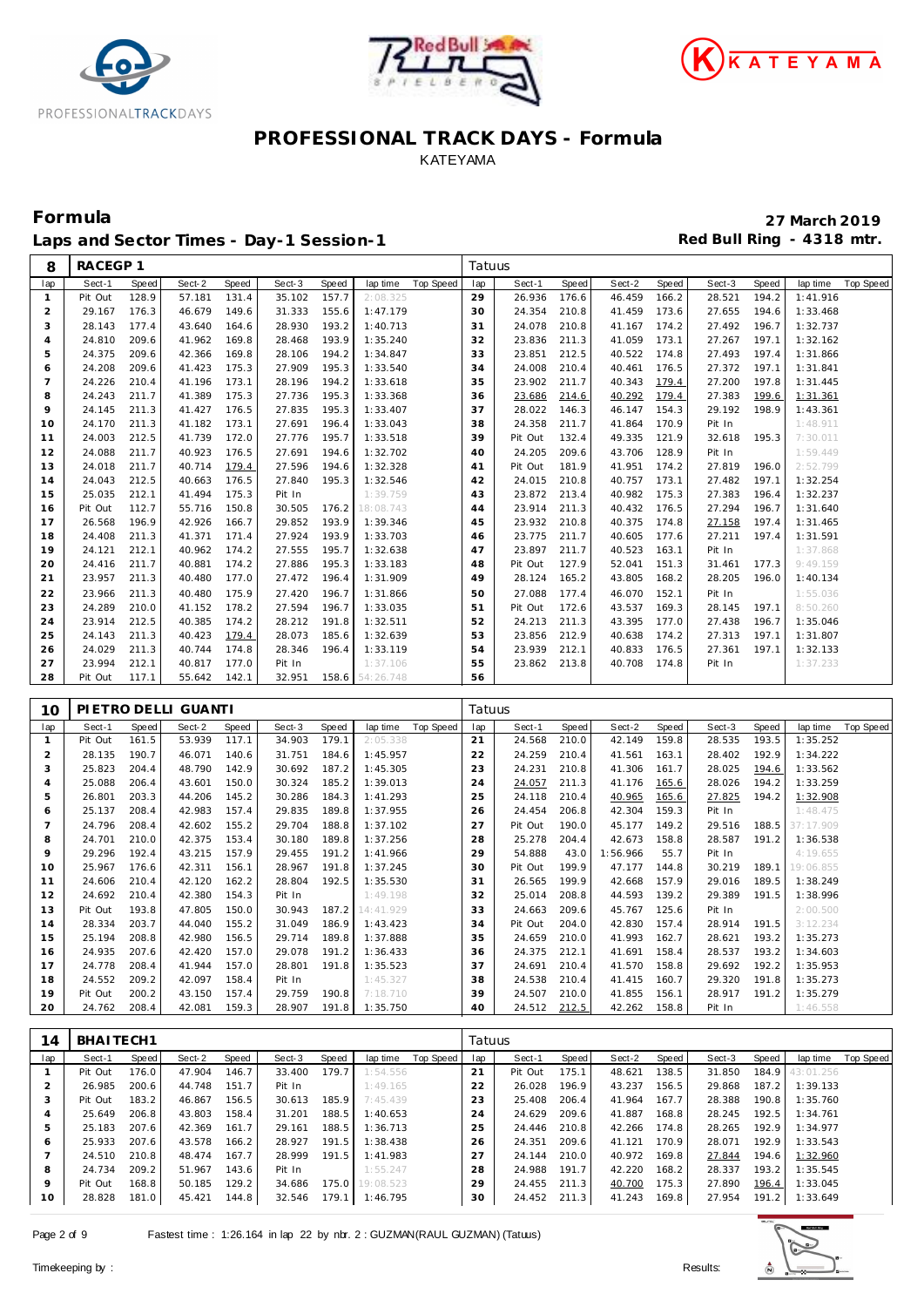





### **Formula 27 March 2019 Laps and Sector Times - Day-1 Session-1 Red Bull Ring - 4318 mtr.**

|    |        |       |        |       | Laps and Sociol Times Day Toossion T |       |                       |    |              |       |                            |       |        |       |                 |
|----|--------|-------|--------|-------|--------------------------------------|-------|-----------------------|----|--------------|-------|----------------------------|-------|--------|-------|-----------------|
| 11 | 26.706 | 203.3 | 45.829 | 145.6 |                                      |       | 30.474 175.6 1:43.009 | 31 | 24.272 210.8 |       | 48.484 147.1               |       | 29.847 |       | 190.8 1:42.603  |
| 12 | 25.736 | 201.4 | 42.068 | 165.1 | 28.837                               |       | 193.2 1:36.641        | 32 | 24.845 211.3 |       | 43.086 156.1               |       | Pit In |       | 1:44.903        |
| 13 | 24.618 | 209.2 | 41.900 | 158.4 | 28.680                               | 193.5 | 1:35.198              | 33 | Pit Out      | 175.7 | 50.911 137.1               |       | 33.223 |       | 145.7 17:08.767 |
| 14 | 24.629 | 208.8 | 42.600 | 167.2 | 28.726                               |       | 193.2 1:35.955        | 34 | 27.283 195.5 |       | 44.516                     | 148.4 | 31.249 | 180.3 | 1:43.048        |
| 15 | 24.502 | 209.2 | 42.343 | 167.7 |                                      |       | 28.401 191.8 1:35.246 | 35 | 26.968       | 186.7 | 44.231                     | 164.6 | 28.461 | 193.2 | 1:39.660        |
| 16 | 24.502 | 210.4 | 44.637 | 165.1 | 28.409                               |       | 194.2 1:37.548        | 36 | 25.579 207.6 |       | 42.065 175.9               |       | 28.377 | 192.9 | 1:36.021        |
| 17 | 24.383 | 211.3 | 41.428 | 167.2 | 28.351                               |       | $193.5$ 1:34.162      | 37 | 24.289 211.3 |       | 41.215 169.8               |       | 28.038 | 194.6 | 1:33.542        |
| 18 | 24.109 | 211.7 | 41.220 | 174.8 | 28.139                               |       | 193.2 1:33.468        | 38 | 24.490 210.4 |       | 41.076                     | 172.0 | 28.120 | 194.6 | 1:33.686        |
| 19 | 24.186 | 211.3 | 47.177 | 166.7 | 28.827                               |       | 193.2 1:40.190        | 39 | 24.347 211.3 |       | 41.799                     | 176.5 | 27.859 | 196.4 | 1:34.005        |
| 20 | 24.430 | 210.0 | 42.046 | 168.8 | Pit In                               |       | 1:40.147              | 40 |              |       | 24.219 211.7 1:20.834 75.4 |       | Pit In |       | 2:54.124        |

| 14             | <b>PESCE</b> |       |        |       |        |       |           |                  | Tatuus |         |       |        |       |        |       |           |           |
|----------------|--------------|-------|--------|-------|--------|-------|-----------|------------------|--------|---------|-------|--------|-------|--------|-------|-----------|-----------|
| lap            | Sect-1       | Speed | Sect-2 | Speed | Sect-3 | Speed | lap time  | <b>Top Speed</b> | lap    | Sect-1  | Speed | Sect-2 | Speed | Sect-3 | Speed | lap time  | Top Speed |
| $\mathbf{1}$   | Pit Out      | 150.6 | 55.980 | 115.9 | Pit In |       | 2:13.821  |                  | 27     | 24.448  | 210.0 | 41.781 | 154.7 | 28.799 | 192.9 | 1:35.028  |           |
| $\overline{2}$ | Pit Out      | 189.7 | 50.111 | 133.3 | 33.717 | 178.2 | 4:51.823  |                  | 28     | 25.523  | 200.6 | 42.246 | 158.8 | 28.171 | 194.2 | 1:35.940  |           |
| 3              | 26.511       | 206.8 | 48.207 | 135.0 | 31.566 | 188.8 | 1:46.284  |                  | 29     | 24.171  | 213.4 | 41.341 | 154.7 | 28.560 | 194.6 | 1:34.072  |           |
| $\overline{4}$ | 25.970       | 206.0 | 45.748 | 138.8 | 31.114 | 188.8 | 1:42.832  |                  | 30     | 24.246  | 212.5 | 41.623 | 159.3 | 28.064 | 194.6 | 1:33.933  |           |
| 5              | 25.379       | 208.4 | 44.950 | 141.0 | 30.955 | 189.1 | 1:41.284  |                  | 31     | 24.181  | 212.1 | 42.378 | 156.1 | 28.257 | 194.6 | 1:34.816  |           |
| 6              | 25.185       | 209.2 | 44.156 | 145.9 | 30.339 | 190.8 | 1:39.680  |                  | 32     | 24.077  | 211.7 | 41.523 | 159.8 | 28.248 | 193.2 | 1:33.848  |           |
| $\overline{7}$ | 24.972       | 210.0 | 43.626 | 146.3 | 29.801 | 190.5 | 1:38.399  |                  | 33     | 24.170  | 211.7 | 41.082 | 160.7 | 28.035 | 193.9 | 1:33.287  |           |
| 8              | 26.361       | 208.0 | 43.326 | 148.8 | 29.899 | 190.8 | 1:39.586  |                  | 34     | 24.120  | 211.3 | 46.539 | 149.2 | Pit In |       | 1:45.614  |           |
| 9              | 25.511       | 195.9 | 43.612 | 148.4 | 29.856 | 190.8 | 1:38.979  |                  | 35     | Pit Out | 149.6 | 51.662 | 132.4 | Pit In |       | 35:55.917 |           |
| 10             | 24.826       | 211.7 | 42.954 | 146.7 | 29.972 | 190.5 | 1:37.752  |                  | 36     | Pit Out | 204.8 | 44.741 | 146.7 | 29.745 | 188.2 | 2:31.636  |           |
| 11             | 24.883       | 210.8 | 42.814 | 154.7 | Pit In |       | 1:44.993  |                  | 37     | 25.015  | 208.8 | 42.541 | 153.8 | 28.837 | 192.2 | 1:36.393  |           |
| 12             | Pit Out      | 204.0 | 45.855 | 137.8 | 31.338 | 175.9 | 8:13.189  |                  | 38     | 24.605  | 210.0 | 41.998 | 158.8 | 29.008 | 187.8 | 1:35.611  |           |
| 13             | 26.049       | 210.0 | 44.047 | 141.4 | 30.140 | 190.5 | 1:40.236  |                  | 39     | 24.606  | 210.0 | 41.609 | 155.6 | 28.383 | 193.2 | 1:34.598  |           |
| 14             | 24.860       | 210.8 | 42.977 | 149.2 | 29.385 | 191.5 | 1:37.222  |                  | 40     | 24.402  | 210.8 | 41.525 | 159.3 | 28.313 | 193.5 | 1:34.240  |           |
| 15             | 24.723       | 211.3 | 43.329 | 149.6 | 29.416 | 191.8 | 1:37.468  |                  | 41     | 24.319  | 211.3 | 41.157 | 157.4 | 28.167 | 194.2 | 1:33.643  |           |
| 16             | 24.641       | 212.1 | 42.566 | 150.4 | 29.060 | 192.9 | 1:36.267  |                  | 42     | 24.096  | 211.7 | 41.118 | 161.2 | 28.117 | 194.2 | 1:33.331  |           |
| 17             | 24.519       | 211.7 | 42.063 | 155.6 | 28.828 | 192.9 | 1:35.410  |                  | 43     | 24.081  | 212.1 | 40.820 | 160.2 | 27.987 | 194.9 | 1:32.888  |           |
| 18             | 24.422       | 212.5 | 42.060 | 153.4 | 29.015 | 192.5 | 1:35.497  |                  | 44     | 24.095  | 210.8 | 41.034 | 158.4 | 28.091 | 194.9 | 1:33.220  |           |
| 19             | 1:05.401     | 199.5 | 46.540 | 152.1 | 29.310 | 192.9 | 2:21.251  |                  | 45     | 23.997  | 211.3 | 40.983 | 159.8 | 27.860 | 195.3 | 1:32.840  |           |
| 20             | 24.639       | 211.7 | 41.901 | 157.4 | 28.904 | 190.5 | 1:35.444  |                  | 46     | 24.090  | 211.3 | 43.844 | 154.3 | 28.133 | 196.0 | 1:36.067  |           |
| 21             | 24.505       | 212.5 | 41.880 | 156.1 | Pit In |       | 1:42.419  |                  | 47     | 24.128  | 210.8 | 42.325 | 147.1 | Pit In |       | 1:44.328  |           |
| 22             | Pit Out      | 137.3 | 56.559 | 128.9 | 34.408 | 164.4 | 36:23.040 |                  | 48     | Pit Out | 192.4 | 45.937 | 153.0 | 29.244 | 192.5 | 9:56.878  |           |
| 23             | 26.700       | 206.4 | 44.461 | 142.1 | 31.035 | 186.9 | 1:42.196  |                  | 49     | 25.025  | 210.0 | 43.186 | 136.7 | 29.338 | 192.5 | 1:37.549  |           |
| 24             | 25.452       | 208.0 | 43.076 | 155.6 | 29.726 | 191.8 | 1:38.254  |                  | 50     | 24.425  | 211.7 | 41.523 | 159.3 | 28.288 | 194.2 | 1:34.236  |           |
| 25             | 25.049       | 208.8 | 42.883 | 152.1 | 28.845 | 192.9 | 1:36.777  |                  | 51     | 25.598  | 211.7 | 42.589 | 139.5 | Pit In |       | 1:43.696  |           |
| 26             | 25.226       | 208.0 | 42.344 | 155.6 | 28.810 | 192.5 | 1:36.380  |                  | 52     |         |       |        |       |        |       |           |           |

| 15             | BHAITECH2 |              |        |       |        |       |                 |                  | Tatuus |         |       |        |       |        |       |           |                  |
|----------------|-----------|--------------|--------|-------|--------|-------|-----------------|------------------|--------|---------|-------|--------|-------|--------|-------|-----------|------------------|
| lap            | Sect-1    | <b>Speed</b> | Sect-2 | Speed | Sect-3 | Speed | lap time        | <b>Top Speed</b> | lap    | Sect-1  | Speed | Sect-2 | Speed | Sect-3 | Speed | lap time  | <b>Top Speed</b> |
|                | Pit Out   | 148.3        | 55.038 | 125.0 | 35.804 | 177.3 | 2:04.100        |                  | 23     | 23.991  | 210.4 | 40.791 | 171.4 | 27.546 | 194.9 | 1:32.328  |                  |
| $\overline{2}$ | 27.530    | 196.9        | 45.921 | 143.6 | Pit In |       | 1:54.270        |                  | 24     | 23.817  | 211.7 | 41.001 | 152.5 | 30.973 | 194.9 | 1:35.791  |                  |
| 3              | Pit Out   | 187.0        | 45.444 | 153.4 | 30.142 | 177.0 | 8:15.613        |                  | 25     | 23.965  | 210.0 | 40.802 | 170.3 | 27.460 | 194.6 | 1:32.227  |                  |
| 4              | 25.977    | 203.3        | 44.963 | 155.6 | 29.621 | 191.5 | 1:40.561        |                  | 26     | 23.773  | 212.5 | 40.864 | 169.3 | 27.567 | 196.4 | 1:32.204  |                  |
| 5              | 24.723    | 209.6        | 42.922 | 160.2 | 28.490 | 192.9 | 1:36.135        |                  | 27     | 23.841  | 213.4 | 40.695 | 168.8 | 27.773 | 196.0 | 1:32.309  |                  |
| 6              | 24.598    | 210.4        | 42.141 | 161.7 | 28.177 | 192.2 | 1:34.916        |                  | 28     | 23.855  | 216.4 | 40.761 | 172.5 | 27.608 | 197.1 | 1:32.224  |                  |
|                | 24.319    | 210.4        | 41.461 | 166.2 | 28.445 | 191.8 | 1:34.225        |                  | 29     | 23.981  | 212.1 | 41.032 | 166.2 | Pit In |       | 1:40.399  |                  |
| 8              | 24.355    | 209.2        | 41.653 | 169.8 | Pit In |       | 1:42.662        |                  | 30     | Pit Out | 194.1 | 43.543 | 157.9 | 29.413 | 191.5 | 14:29.534 |                  |
| 9              | Pit Out   | 167.5        | 45.671 | 150.0 | 29.425 | 189.8 | 9:45.025        |                  | 31     | 24.397  | 209.2 | 41.595 | 165.6 | 27.861 | 194.2 | 1:33.853  |                  |
| 10             | 24.531    | 209.6        | 41.994 | 166.7 | 28.402 | 191.8 | 1:34.927        |                  | 32     | 24.081  | 210.4 | 41.011 | 168.8 | 27.630 | 194.9 | 1:32.722  |                  |
| 11             | 24.190    | 211.3        | 41.661 | 167.2 | 28.031 | 192.9 | 1:33.882        |                  | 33     | 23.820  | 210.4 | 40.657 | 172.5 | 27.563 | 194.6 | 1:32.040  |                  |
| 12             | 24.082    | 211.7        | 42.036 | 170.9 | 27.940 | 193.2 | 1:34.058        |                  | 34     | 23.884  | 211.7 | 40.751 | 169.8 | 27.634 | 194.6 | 1:32.269  |                  |
| 13             | 24.173    | 210.8        | 41.172 | 168.8 | 27.885 | 193.5 | 1:33.230        |                  | 35     | 23.782  | 213.4 | 40.589 | 174.2 | 27.581 | 196.4 | 1:31.952  |                  |
| 14             | 24.669    | 209.2        | 41.955 | 154.7 | 28.754 | 192.9 | 1:35.378        |                  | 36     | 23.869  | 211.3 | 40.512 | 175.9 | Pit In |       | 1:48.717  |                  |
| 15             | 24.254    | 210.0        | 41.109 | 171.4 | 27.895 | 193.9 | 1:33.258        |                  | 37     | Pit Out | 162.4 | 46.891 | 148.4 | 29.631 | 185.2 | 30:04.959 |                  |
| 16             | 24.146    | 210.4        | 41.679 | 156.1 | 28.526 | 193.5 | 1:34.351        |                  | 38     | 25.191  | 208.8 | 42.031 | 159.3 | 28.319 | 194.6 | 1:35.541  |                  |
| 17             | 24.291    | 210.0        | 41.538 | 161.2 | Pit In |       | 1:43.361        |                  | 39     | 24.240  | 209.6 | 41.238 | 172.0 | 27.919 | 194.9 | 1:33.397  |                  |
| 18             | Pit Out   | 168.3        | 47.189 | 147.9 | 30.482 |       | 181.2 34:09.285 |                  | 40     | 23.987  | 210.8 | 41.104 | 167.7 | Pit In |       | 1:41.972  |                  |
| 19             | 25.955    | 206.4        | 42.763 | 161.2 | 28.686 | 191.2 | 1:37.404        |                  | 41     | Pit Out | 206.0 | 43.005 | 158.4 | 28.900 | 192.5 | 11:01.039 |                  |
| 20             | 24.553    | 208.4        | 41.688 | 164.1 | 28.111 | 193.5 | 1:34.352        |                  | 42     | 24.132  | 212.1 | 41.405 | 163.6 | 27.960 | 194.2 | 1:33.497  |                  |
| 21             | 24.103    | 211.7        | 41.122 | 164.6 | 28.055 | 194.9 | 1:33.280        |                  | 43     | 23.987  | 211.7 | 40.912 | 168.2 | 27.710 | 196.7 | 1:32.609  |                  |
| 22             | 24.391    | 208.8        | 40.988 | 170.3 | 27.697 | 193.9 | 1:33.076        |                  | 44     | 23.949  | 211.7 | 41.790 | 148.8 | Pit In |       | 1:42.728  |                  |

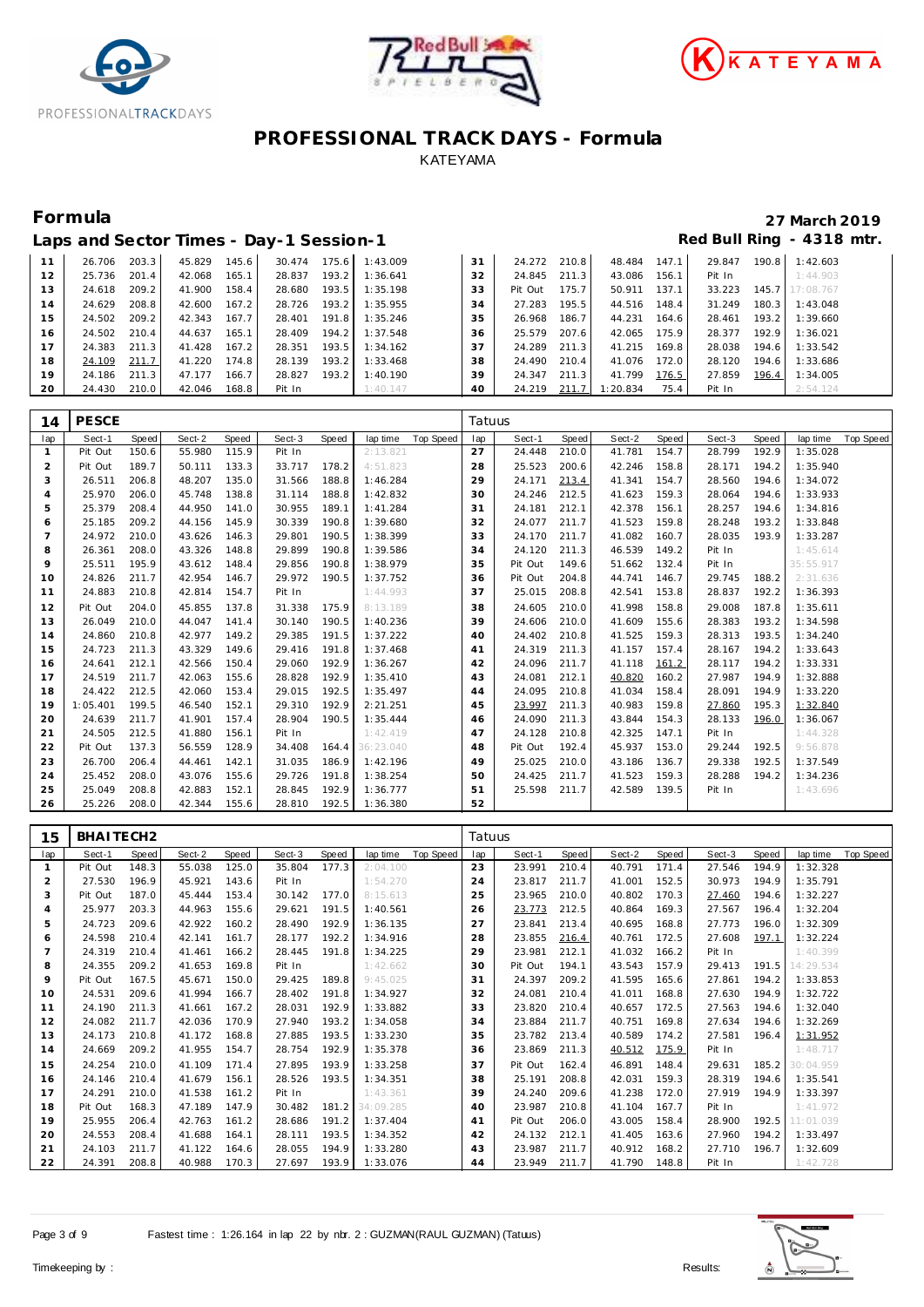





Laps and Sector Times - Day-1 Session-1 **Red Bull Ring - 4318 mtr.** 

| 16             | RACEGP 2 |       |        |       |        |       |           |           | Tatuus |         |       |        |       |        |       |           |           |
|----------------|----------|-------|--------|-------|--------|-------|-----------|-----------|--------|---------|-------|--------|-------|--------|-------|-----------|-----------|
| lap            | Sect-1   | Speed | Sect-2 | Speed | Sect-3 | Speed | lap time  | Top Speed | lap    | Sect-1  | Speed | Sect-2 | Speed | Sect-3 | Speed | lap time  | Top Speed |
| 1              | Pit Out  | 145.9 | 56.001 | 121.9 | 40.606 | 156.7 | 2:10.827  |           | 28     | Pit Out | 131.0 | 54.369 | 129.2 | 36.585 | 168.0 | 50:28.173 |           |
| 2              | 29.981   | 170.7 | 48.292 | 120.8 | 34.435 | 182.1 | 1:52.708  |           | 29     | 28.248  | 169.6 | 46.762 | 137.8 | 31.898 | 188.8 | 1:46.908  |           |
| 3              | 26.131   | 206.0 | 45.004 | 140.3 | 32.440 | 186.2 | 1:43.575  |           | 30     | 25.130  | 208.8 | 43.547 | 156.1 | 30.535 | 187.2 | 1:39.212  |           |
| $\overline{4}$ | 25.815   | 206.8 | 43.543 | 151.7 | 31.356 | 187.2 | 1:40.714  |           | 31     | 24.902  | 209.2 | 43.151 | 146.7 | 30.400 | 187.5 | 1:38.453  |           |
| 5              | 25.491   | 206.8 | 43.153 | 148.8 | 30.741 | 187.2 | 1:39.385  |           | 32     | 24.949  | 207.6 | 42.264 | 156.5 | 29.871 | 188.8 | 1:37.084  |           |
| 6              | 25.704   | 206.8 | 43.463 | 147.1 | 31.013 | 188.8 | 1:40.180  |           | 33     | 24.831  | 208.4 | 42.701 | 153.0 | 29.602 | 189.8 | 1:37.134  |           |
| $\overline{7}$ | 25.452   | 208.4 | 43.242 | 149.2 | 30.481 | 187.5 | 1:39.175  |           | 34     | 24.763  | 208.8 | 42.426 | 156.5 | 29.644 | 191.2 | 1:36.833  |           |
| 8              | 25.438   | 208.4 | 43.706 | 154.3 | 30.455 | 187.2 | 1:39.599  |           | 35     | 24.605  | 210.0 | 42.011 | 161.2 | 29.871 | 189.1 | 1:36.487  |           |
| 9              | 25.556   | 207.2 | 43.063 | 150.0 | 30.058 | 189.1 | 1:38.677  |           | 36     | 24.714  | 210.8 | 41.679 | 163.1 | 29.556 | 190.8 | 1:35.949  |           |
| 10             | 25.098   | 208.0 | 42.917 | 154.3 | 30.132 | 188.8 | 1:38.147  |           | 37     | 24.636  | 210.8 | 41.868 | 161.2 | Pit In |       | 1:41.993  |           |
| 11             | 26.251   | 200.2 | 43.366 | 149.6 | 30.216 | 188.5 | 1:39.833  |           | 38     | Pit Out | 153.2 | 50.339 | 127.7 | 34.804 | 171.7 | 9:51.599  |           |
| 12             | 25.177   | 207.2 | 42.742 | 151.7 | 30.131 | 189.1 | 1:38.050  |           | 39     | 28.088  | 172.1 | 52.394 | 117.1 | Pit In |       | 2:06.722  |           |
| 13             | 25.237   | 208.8 | 43.032 | 149.6 | 29.888 | 190.8 | 1:38.157  |           | 40     | Pit Out | 203.7 | 46.086 | 140.6 | 31.657 | 190.1 | 2:49.497  |           |
| 14             | 25.117   | 210.0 | 43.728 | 153.8 | Pit In |       | 1:45.990  |           | 41     | 24.859  | 209.6 | 42.386 | 162.2 | 29.129 | 191.2 | 1:36.374  |           |
| 15             | Pit Out  | 131.6 | 54.771 | 124.4 | 35.233 | 164.4 | 18:12.859 |           | 42     | 24.738  | 209.6 | 43.935 | 154.7 | 29.176 | 191.8 | 1:37.849  |           |
| 16             | 28.516   | 173.7 | 49.631 | 131.7 | 33.520 | 186.9 | 1:51.667  |           | 43     | 24.513  | 211.3 | 43.151 | 160.7 | 30.741 | 187.2 | 1:38.405  |           |
| 17             | 25.371   | 208.8 | 43.076 | 148.8 | 30.106 | 188.8 | 1:38.553  |           | 44     | 24.885  | 210.0 | 41.673 | 165.1 | 29.215 | 192.2 | 1:35.773  |           |
| 18             | 25.042   | 208.4 | 42.877 | 157.9 | 29.654 | 188.8 | 1:37.573  |           | 45     | 24.515  | 210.4 | 41.669 | 163.1 | 28.851 | 192.5 | 1:35.035  |           |
| 19             | 25.057   | 208.4 | 42.489 | 154.3 | 29.460 | 188.2 | 1:37.006  |           | 46     | 24.354  | 211.7 | 41.552 | 163.6 | 29.035 | 193.2 | 1:34.941  |           |
| 20             | 24.890   | 208.4 | 42.278 | 162.2 | 29.276 | 189.1 | 1:36.444  |           | 47     | 24.195  | 212.5 | 41.704 | 162.7 | 28.699 | 193.2 | 1:34.598  |           |
| 21             | 24.742   | 208.8 | 41.994 | 160.7 | 29.291 | 190.1 | 1:36.027  |           | 48     | 24.571  | 210.8 | 41.960 | 160.7 | Pit In |       | 1:41.428  |           |
| 22             | 24.681   | 209.6 | 41.797 | 162.7 | 29.054 | 190.8 | 1:35.532  |           | 49     | Pit Out | 139.1 | 55.279 | 133.0 | Pit In |       | 8:22.207  |           |
| 23             | 24.522   | 209.6 | 41.881 | 157.4 | 29.203 | 191.2 | 1:35.606  |           | 50     | Pit Out | 161.7 | 48.984 | 131.4 | 31.593 | 176.8 | 10:13.963 |           |
| 24             | 24.604   | 209.2 | 41.830 | 162.7 | 29.168 | 191.8 | 1:35.602  |           | 51     | 27.205  | 185.4 | 44.929 | 145.6 | 31.281 | 192.9 | 1:43.415  |           |
| 25             | 24.585   | 208.8 | 41.909 | 162.2 | 28.916 | 191.8 | 1:35.410  |           | 52     | 24.699  | 207.2 | 42.879 | 155.6 | 29.273 | 192.9 | 1:36.851  |           |
| 26             | 24.441   | 208.8 | 41.537 | 166.7 | 28.875 | 192.5 | 1:34.853  |           | 53     | 25.555  | 214.2 | 42.053 | 158.8 | Pit In |       | 1:46.221  |           |
| 27             | 24.477   | 209.6 | 42.424 | 148.4 | Pit In |       | 1:45.863  |           | 54     |         |       |        |       |        |       |           |           |
|                |          |       |        |       |        |       |           |           |        |         |       |        |       |        |       |           |           |
| 16             | CARRARA  |       |        |       |        |       |           |           | Tatuus |         |       |        |       |        |       |           |           |
| lap            | Sect-1   | Speed | Sect-2 | Speed | Sect-3 | Speed | lap time  | Top Speed | lap    | Sect-1  | Speed | Sect-2 | Speed | Sect-3 | Speed | lap time  | Top Speed |

| lap            | Sect-1    | Speed | Sect-2 | Speed | Sect-3 | Speed | lap time  | Top Speed | lap | Sect-1  | Speed | Sect-2 | Speed | Sect-3 | Speed | lap time  | Top Speed |
|----------------|-----------|-------|--------|-------|--------|-------|-----------|-----------|-----|---------|-------|--------|-------|--------|-------|-----------|-----------|
|                |           |       |        |       |        |       | 1:45.949  |           | 23  | Pit Out | 133.9 | 52.216 | 135.3 | 33.435 | 146.5 | 50:51.031 |           |
| $\overline{2}$ |           |       |        |       |        |       | 1:37.430  |           | 24  | 29.439  | 165.7 | 47.139 | 148.4 | 29.990 | 193.5 | 1:46.568  |           |
| 3              |           |       |        |       |        |       | 1:39.109  |           | 25  | 24.743  | 211.7 | 42.219 | 173.1 | 28.822 | 189.5 | 1:35.784  |           |
| 4              |           |       |        |       |        |       | 1:35.707  |           | 26  | 24.279  | 212.1 | 41.413 | 174.2 | Pit In |       | 1:41.518  |           |
| 5              |           |       |        |       |        |       | 1:34.863  |           | 27  | Pit Out | 181.6 | 45.292 | 159.8 | 29.396 | 196.0 | 5:38.441  |           |
| 6              |           |       |        |       |        |       | 1:34.556  |           | 28  | 24.128  | 211.3 | 41.585 | 165.6 | 27.841 | 196.7 | 1:33.554  |           |
| $\overline{7}$ |           |       |        |       |        |       | 1:33.698  |           | 29  | 24.134  | 212.1 | 40.917 | 169.3 | 27.698 | 196.7 | 1:32.749  |           |
| 8              |           |       |        |       |        |       | 1:36.112  |           | 30  | 23.914  | 211.3 | 41.667 | 162.7 | Pit In |       | 1:42.465  |           |
| 9              |           |       |        |       |        |       | 1:33.335  |           | 31  | Pit Out | 166.7 | 44.927 | 163.6 | 29.528 | 194.6 | 13:20.743 |           |
| 10             |           |       |        |       |        |       | 1:32.981  |           | 32  | 24.255  | 211.7 | 41.814 | 165.1 | 28.392 | 197.4 | 1:34.461  |           |
| 11             | 19:28.916 | 175.1 | 46.847 | 143.2 | 30.648 | 174.5 | 20:46.411 |           | 33  | 24.067  | 212.9 | 40.875 | 174.2 | 27.616 | 198.5 | 1:32.558  |           |
| 12             | 27.543    | 161.2 | 43.633 | 172.0 | 28.358 | 194.2 | 1:39.534  |           | 34  | 23.789  | 212.9 | 40.917 | 173.6 | 27.623 | 197.4 | 1:32.329  |           |
| 13             | 24.201    | 208.8 | 41.474 | 169.8 | 27.753 | 196.0 | 1:33.428  |           | 35  | 23.837  | 211.7 | 41.702 | 172.5 | 27.709 | 197.4 | 1:33.248  |           |
| 14             | 24.039    | 209.2 | 43.482 | 171.4 | 27.837 | 196.4 | 1:35.358  |           | 36  | 23.880  | 211.7 | 41.668 | 169.3 | 27.658 | 197.4 | 1:33.206  |           |
| 15             | 23.958    | 210.0 | 41.301 | 172.0 | 27.591 | 195.7 | 1:32.850  |           | 37  | 23.842  | 212.1 | 40.720 | 171.4 | 27.505 | 199.6 | 1:32.067  |           |
| 16             | 23.949    | 211.3 | 40.975 | 175.9 | 27.610 | 196.4 | 1:32.534  |           | 38  | 23.765  | 213.4 | 40.676 | 169.3 | 27.443 | 198.9 | 1:31.884  |           |
| 17             | 23.883    | 209.6 | 40.831 | 177.0 | 27.588 | 197.8 | 1:32.302  |           | 39  | 25.803  | 170.4 | 43.534 | 156.5 | Pit In |       | 1:52.243  |           |
| 18             | 24.012    | 210.8 | 40.886 | 174.2 | 27.370 | 196.7 | 1:32.268  |           | 40  | Pit Out | 164.4 | 44.352 | 168.8 | 27.982 | 197.4 | 9:16.408  |           |
| 19             | 23.855    | 212.1 | 40.814 | 175.9 | 27.436 | 196.7 | 1:32.105  |           | 41  | 24.049  | 212.5 | 40.875 | 174.2 | 27.490 | 198.9 | 1:32.414  |           |
| 20             | 23.876    | 210.8 | 40.917 | 172.0 | 27.386 | 196.4 | 1:32.179  |           | 42  | 23.888  | 215.9 | 40.746 | 169.8 | 27.570 | 199.3 | 1:32.204  |           |
| 21             | 23.831    | 212.1 | 40.607 | 174.2 | 27.353 | 197.4 | 1:31.791  |           | 43  | 24.303  | 212.1 | 40.734 | 173.6 | 27.639 | 195.7 | 1:32.676  |           |
| 22             | 23.932    | 211.3 | 41.228 | 170.9 | Pit In |       | 1:40.891  |           | 44  | 25.108  | 212.9 | 41.693 | 167.2 | Pit In |       | 1:43.097  |           |

| 20      | <b>BER</b> |       |        |       |        |         |          |           | Tatuus |         |       |        |       |        |       |                 |           |
|---------|------------|-------|--------|-------|--------|---------|----------|-----------|--------|---------|-------|--------|-------|--------|-------|-----------------|-----------|
| lap     | Sect-1     | Speed | Sect-2 | Speed | Sect-3 | Speed   | lap time | Top Speed | lap    | Sect-1  | Speed | Sect-2 | Speed | Sect-3 | Speed | lap time        | Top Speed |
|         | Pit Out    | 163.4 | 49.783 | 132.4 | 31.511 | 183.7   | 1:50.234 |           | 26     | 24.206  | 208.8 | 40.963 | 167.2 | 27.566 | 194.2 | 1:32.735        |           |
|         | 25.876     | 201.4 | 44.785 | 145.9 | 30.319 | 189.1   | 1:40.980 |           | 27     | 24.070  | 208.8 | 40.690 | 167.2 | 27.628 | 194.2 | 1:32.388        |           |
| 3       | 25.251     | 204.4 | 43.265 | 145.2 | Pit In |         | 1:49.056 |           | 28     | 24.282  | 209.6 | 40.925 | 165.6 | 27.701 | 193.9 | 1:32.908        |           |
| 4       | Pit Out    | 188.3 | 44.467 | 148.8 | 30.068 | 185.6   | 8:38.905 |           | 29     | 24.266  | 209.6 | 40.543 | 168.2 | 27.396 | 195.3 | 1:32.205        |           |
| 5       | 25.043     | 208.0 | 43.346 | 158.4 | 29.474 | 190.1   | 1:37.863 |           | 30     | 24.083  | 210.0 | 40.415 | 165.1 | 27.500 | 194.9 | 1:31.998        |           |
| 6       | 24.824     | 209.2 | 44.078 | 153.8 | 29.384 | 190.5   | 1:38.286 |           | 31     | 23.995  | 209.6 | 40.468 | 169.8 | 27.482 | 194.9 | 1:31.945        |           |
|         | 24.655     | 210.4 | 42.490 | 154.3 | 29.058 | 191.2   | 1:36.203 |           | 32     | 24.025  | 210.8 | 40.569 | 167.2 | 27.503 | 194.2 | 1:32.097        |           |
| 8       | 25.592     | 201.4 | 42.508 | 155.2 | 28.742 | 192.5   | 1:36.842 |           | 33     | 24.020  | 210.8 | 40.708 | 168.8 | Pit In |       | 1:39.800        |           |
| $\circ$ | 24.573     | 210.0 | 42.079 | 160.2 | 28.397 | 192.9 I | 1:35.049 |           | 34     | Pit Out | 177.7 | 43.533 | 159.3 | 28.557 |       | 189.8 13:46.303 |           |

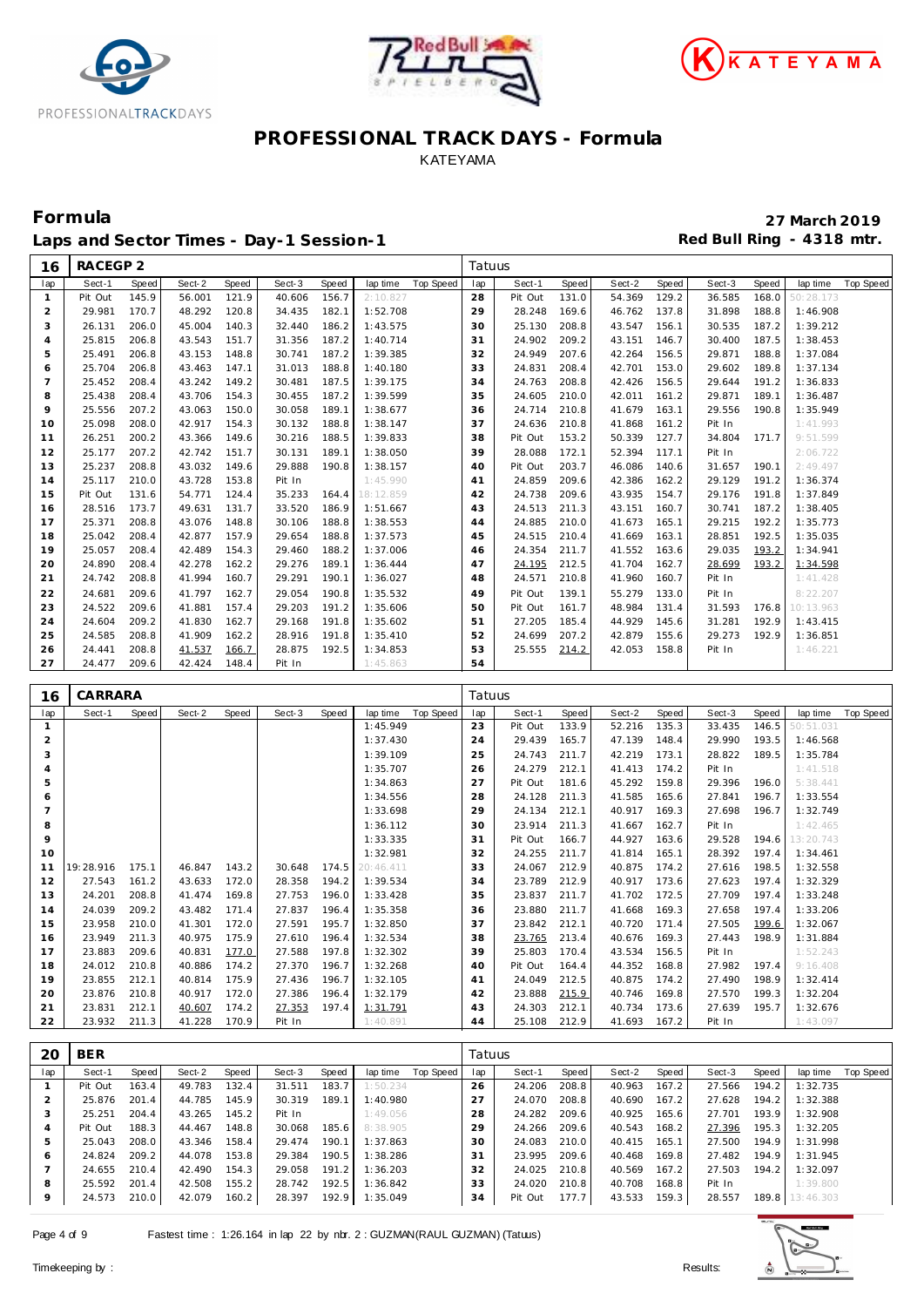





|    |         |       |        |       | Laps and Sector Times - Day-1 Session-1 |       |                 |    |         |       |        |       |        |       | Red Bull Ring - 4318 mtr. |
|----|---------|-------|--------|-------|-----------------------------------------|-------|-----------------|----|---------|-------|--------|-------|--------|-------|---------------------------|
| 10 | 24.484  | 211.3 | 41.639 | 157.4 | 28.683                                  | 193.2 | 1:34.806        | 35 | 24.464  | 210.0 | 41.385 | 164.1 | 28.184 | 192.9 | 1:34.033                  |
| 11 | 24.492  | 210.8 | 41.299 | 163.6 | Pit In                                  |       | 1:42.415        | 36 | 24.445  | 210.0 | 41.229 | 165.6 | 27.809 | 194.6 | 1:33.483                  |
| 12 | Pit Out | 184.8 | 43.314 | 160.2 | 28.653                                  | 192.5 | 15:09.274       | 37 | 24.239  | 210.4 | 41.120 | 164.6 | 27.795 | 193.9 | 1:33.154                  |
| 13 | 24.683  | 210.0 | 41.760 | 161.2 | 28.459                                  | 191.8 | 1:34.902        | 38 | 24.273  | 210.4 | 40.829 | 167.2 | 27.504 | 195.7 | 1:32.606                  |
| 14 | 24.430  | 210.0 | 42.086 | 163.1 | 28.545                                  | 191.5 | 1:35.061        | 39 | 24.030  | 210.4 | 40.554 | 167.7 | 27.603 | 195.3 | 1:32.187                  |
| 15 | 25.205  | 208.8 | 41.344 | 161.2 | 28.108                                  | 193.5 | 1:34.657        | 40 | 23.994  | 210.8 | 40.568 | 166.7 | 27.510 | 196.4 | 1:32.072                  |
| 16 | 24.419  | 209.2 | 41.326 | 162.7 | 28.192                                  | 192.5 | 1:33.937        | 41 | 23.967  | 210.8 | 40.402 | 170.3 | 27.575 | 195.3 | 1:31.944                  |
| 17 | 24.393  | 210.0 | 41.374 | 162.7 | 28.157                                  | 193.9 | 1:33.924        | 42 | 24.212  | 212.9 | 40.870 | 169.8 | 27.648 | 195.3 | 1:32.730                  |
| 18 | 24.317  | 210.4 | 41.297 | 165.1 | 28.238                                  | 193.5 | 1:33.852        | 43 | 23.990  | 214.6 | 40.545 | 167.7 | 28.125 | 194.2 | 1:32.660                  |
| 19 | 24.427  | 210.4 | 41.266 | 163.6 | 27.939                                  | 194.2 | 1:33.632        | 44 | 23.947  | 213.8 | 41.242 | 148.4 | 27.887 | 196.0 | 1:33.076                  |
| 20 | 24.406  | 210.4 | 41.139 | 162.2 | Pit In                                  |       | 1:40.518        | 45 | 24.188  | 203.7 | 42.083 | 159.8 | Pit In |       | 1:48.911                  |
| 21 | Pit Out | 156.5 | 47.411 | 142.9 | 30.832                                  |       | 186.2 23:17.489 | 46 | Pit Out | 191.3 | 43.585 | 157.9 | 29.127 | 190.1 | 44: 34.276                |
| 22 | 26.067  | 187.7 | 43.194 | 154.3 | 28.936                                  | 189.5 | 1:38.197        | 47 | 24.997  | 207.6 | 41.768 | 160.2 | 28.274 | 189.8 | 1:35.039                  |
| 23 | 24.830  | 207.2 | 41.572 | 163.6 | 28.078                                  | 193.2 | 1:34.480        | 48 | 24.318  | 211.3 | 41.428 | 166.2 | 27.950 | 194.2 | 1:33.696                  |
| 24 | 24.417  | 209.2 | 41.100 | 167.7 | 28.001                                  | 192.2 | 1:33.518        | 49 | 24.116  | 211.3 | 41.831 | 158.8 | Pit In |       | 1:50.482                  |
| 25 | 24.336  | 209.6 | 40.905 | 167.7 | 27.695                                  | 194.6 | 1:32.936        | 50 |         |       |        |       |        |       |                           |

| 21             | <b>GNOS</b> |       |        |       |        |       |           |           | Tatuus |         |       |          |       |        |       |                 |           |
|----------------|-------------|-------|--------|-------|--------|-------|-----------|-----------|--------|---------|-------|----------|-------|--------|-------|-----------------|-----------|
| lap            | Sect-1      | Speed | Sect-2 | Speed | Sect-3 | Speed | lap time  | Top Speed | lap    | Sect-1  | Speed | Sect-2   | Speed | Sect-3 | Speed | lap time        | Top Speed |
| $\mathbf{1}$   | Pit Out     | 155.4 | 55.142 | 110.0 | Pit In |       | 2:15.443  |           | 25     | 24.421  | 210.4 | 41.678   | 158.4 | 28.818 | 192.2 | 1:34.917        |           |
| $\overline{2}$ | Pit Out     | 165.4 | 51.448 | 130.1 | 34.705 | 172.8 | 8:01.103  |           | 26     | 24.315  | 210.4 | 41.300   | 161.7 | 28.595 | 192.2 | 1:34.210        |           |
| 3              | 26.177      | 203.3 | 45.601 | 149.2 | 32.535 | 182.4 | 1:44.313  |           | 27     | 24.374  | 210.8 | 41.313   | 166.2 | Pit In |       | 1:45.889        |           |
| $\overline{4}$ | 25.786      | 206.4 | 43.613 | 155.2 | 31.527 | 183.4 | 1:40.926  |           | 28     | Pit Out | 176.9 | 49.824   | 135.7 | 32.632 |       | 185.9 44:35.123 |           |
| 5              | 25.439      | 208.4 | 43.056 | 153.8 | 30.463 | 187.8 | 1:38.958  |           | 29     | 25.622  | 205.2 | 44.780   | 144.8 | 30.097 | 189.8 | 1:40.499        |           |
| 6              | 25.398      | 209.2 | 43.920 | 149.2 | 30.014 | 189.8 | 1:39.332  |           | 30     | 25.161  | 206.0 | 43.035   | 160.2 | 29.093 | 191.5 | 1:37.289        |           |
| $\overline{7}$ | 24.980      | 209.6 | 42.405 | 159.8 | 30.037 | 188.2 | 1:37.422  |           | 31     | 24.822  | 208.8 | 42.438   | 161.2 | 29.128 | 185.9 | 1:36.388        |           |
| 8              | 24.961      | 209.6 | 42.496 | 156.1 | 29.767 | 190.5 | 1:37.224  |           | 32     | 24.881  | 210.4 | 4:02.931 | 111.1 | Pit In |       | 5:11.679        |           |
| 9              | 24.884      | 209.6 | 42.097 | 162.2 | 29.830 | 190.5 | 1:36.811  |           | 33     | Pit Out | 142.1 | 51.678   | 139.2 | 35.075 |       | 180.0 15:40.394 |           |
| 10             | 24.776      | 210.0 | 42.703 | 160.2 | 29.685 | 189.8 | 1:37.164  |           | 34     | 26.111  | 206.8 | 43.670   | 148.8 | 30.399 | 186.2 | 1:40.180        |           |
| 11             | 24.902      | 209.2 | 42.035 | 161.7 | 29.467 | 189.8 | 1:36.404  |           | 35     | 25.534  | 206.8 | 42.850   | 150.4 | 30.100 | 188.2 | 1:38.484        |           |
| 12             | 24.851      | 209.6 | 41.836 | 162.7 | 29.465 | 190.1 | 1:36.152  |           | 36     | 25.024  | 209.6 | 42.655   | 161.7 | 29.397 | 190.8 | 1:37.076        |           |
| 13             | 24.716      | 208.8 | 42.867 | 160.7 | 29.438 | 186.2 | 1:37.021  |           | 37     | 25.362  | 210.0 | 41.737   | 158.8 | 29.055 | 191.2 | 1:36.154        |           |
| 14             | 24.952      | 210.4 | 41.750 | 158.8 | Pit In |       | 1:46.745  |           | 38     | 24.488  | 211.7 | 42.059   | 159.8 | 28.941 | 191.8 | 1:35.488        |           |
| 15             | Pit Out     | 190.0 | 44.655 | 146.3 | 30.698 | 187.2 | 20:36.386 |           | 39     | 24.302  | 212.1 | 42.595   | 161.2 | 28.651 | 193.9 | 1:35.548        |           |
| 16             | 25.544      | 205.6 | 43.422 | 157.4 | 29.796 | 190.5 | 1:38.762  |           | 40     | 24.506  | 211.7 | 41.720   | 159.8 | 28.703 | 191.2 | 1:34.929        |           |
| 17             | 24.960      | 207.2 | 41.997 | 161.2 | 29.204 | 190.5 | 1:36.161  |           | 41     | 24.342  | 211.7 | 41.889   | 159.8 | 28.504 | 193.2 | 1:34.735        |           |
| 18             | 24.795      | 208.8 | 41.709 | 159.8 | 29.430 | 190.1 | 1:35.934  |           | 42     | 24.523  | 214.2 | 42.008   | 165.1 | 28.157 | 195.7 | 1:34.688        |           |
| 19             | 24.605      | 210.4 | 41.498 | 158.4 | 28.911 | 190.8 | 1:35.014  |           | 43     | 24.172  | 212.1 | 42.608   | 162.2 | 28.951 | 193.2 | 1:35.731        |           |
| 20             | 24.321      | 210.0 | 41.547 | 163.1 | 28.680 | 191.8 | 1:34.548  |           | 44     | 24.922  | 210.8 | 41.833   | 161.2 | Pit In |       | 1:45.298        |           |
| 21             | 24.509      | 210.8 | 41.379 | 165.1 | 28.703 | 190.8 | 1:34.591  |           | 45     | Pit Out | 191.3 | 47.239   | 149.6 | 29.651 | 190.8 | 8:54.509        |           |
| 22             | 24.365      | 210.0 | 41.810 | 166.2 | 28.738 | 191.5 | 1:34.913  |           | 46     | 25.081  | 210.0 | 42.592   | 145.2 | 29.699 | 192.2 | 1:37.372        |           |
| 23             | 24.332      | 209.6 | 41.316 | 161.2 | 28.599 | 191.2 | 1:34.247  |           | 47     | 24.546  | 212.9 | 42.559   | 160.7 | 28.658 | 194.2 | 1:35.763        |           |
| 24             | 24.389      | 210.0 | 41.422 | 164.1 | 28.595 | 191.2 | 1:34.406  |           | 48     | 24.557  | 212.5 | 4:36.868 | 127.1 | Pit In |       | 5:49.769        |           |

| 22             | BHAITECH3 |       |        |       |        |       |          |           | Tatuus |         |       |        |       |        |       |           |           |
|----------------|-----------|-------|--------|-------|--------|-------|----------|-----------|--------|---------|-------|--------|-------|--------|-------|-----------|-----------|
| lap            | Sect-1    | Speed | Sect-2 | Speed | Sect-3 | Speed | lap time | Top Speed | lap    | Sect-1  | Speed | Sect-2 | Speed | Sect-3 | Speed | lap time  | Top Speed |
|                | Pit Out   | 156.3 | 53.710 | 126.2 | Pit In |       | 2:05.476 |           | 28     | 23.982  | 211.3 | 40.673 | 173.6 | 28.645 | 195.3 | 1:33.300  |           |
| $\overline{2}$ | Pit Out   | 190.0 | 45.937 | 145.6 | 31.183 | 179.7 | 5:49.074 |           | 29     | 24.889  | 210.0 | 40.824 | 173.6 | 27.739 | 193.5 | 1:33.452  |           |
| 3              | 25.463    | 204.8 | 42.911 | 160.7 | 29.498 | 188.5 | 1:37.872 |           | 30     | 23.974  | 212.5 | 41.324 | 168.2 | Pit In |       | 1:39.515  |           |
| $\overline{A}$ | 24.795    | 208.8 | 42.674 | 155.6 | 29.107 | 191.8 | 1:36.576 |           | 31     | Pit Out | 202.1 | 43.416 | 167.7 | 28.712 | 189.5 | 22:58.850 |           |
| 5              | 24.911    | 209.2 | 42.115 | 162.2 | 28.789 | 192.2 | 1:35.815 |           | 32     | 24.569  | 206.0 | 41.428 | 172.0 | 28.016 | 192.5 | 1:34.013  |           |
| 6              | 24.325    | 212.1 | 41.482 | 165.6 | 28.456 | 193.2 | 1:34.263 |           | 33     | 24.365  | 212.1 | 40.908 | 174.8 | 27.776 | 194.6 | 1:33.049  |           |
| $\overline{7}$ | 25.410    | 209.2 | 56.368 | 165.1 | 28.485 | 192.2 | 1:50.263 |           | 34     | 25.324  | 208.0 | 41.055 | 174.2 | 27.757 | 193.9 | 1:34.136  |           |
| 8              | 24.492    | 209.2 | 41.697 | 167.2 | 28.279 | 193.2 | 1:34.468 |           | 35     | 24.114  | 211.7 | 42.024 | 168.2 | Pit In |       | 1:39.174  |           |
| 9              | 26.877    | 205.2 | 41.947 | 164.6 | Pit In |       | 1:43.354 |           | 36     | Pit Out | 206.8 | 41.803 | 172.5 | 27.991 | 193.5 | 3:50.721  |           |
| 10             | Pit Out   | 182.9 | 45.206 | 151.7 | 30.039 | 184.9 | 7:37.195 |           | 37     | 26.135  | 207.2 | 41.048 | 178.2 | 27.878 | 195.3 | 1:35.061  |           |
| 11             | 28.168    | 117.1 | 44.327 | 153.0 | 28.928 | 190.5 | 1:41.423 |           | 38     | 24.159  | 211.3 | 41.024 | 173.1 | 27.652 | 194.2 | 1:32.835  |           |
| 12             | 24.512    | 211.3 | 41.688 | 167.2 | 28.229 | 192.5 | 1:34.429 |           | 39     | 24.179  | 210.8 | 41.217 | 172.0 | Pit In |       | 1:37.013  |           |
| 13             | 24.510    | 210.0 | 54.843 | 156.5 | 28.968 | 191.5 | 1:48.321 |           | 40     | Pit Out | 201.4 | 45.416 | 154.7 | 29.854 | 189.5 | 12:37.490 |           |
| 14             | 24.776    | 209.6 | 41.833 | 169.3 | 27.987 | 192.2 | 1:34.596 |           | 41     | 25.806  | 159.5 | 42.604 | 165.1 | 28.449 | 192.9 | 1:36.859  |           |
| 15             | 24.417    | 210.4 | 41.056 | 170.3 | 27.770 | 194.2 | 1:33.243 |           | 42     | 24.304  | 211.7 | 41.437 | 170.3 | 27.743 | 194.2 | 1:33.484  |           |
| 16             | 24.333    | 210.0 | 40.996 | 170.9 | 27.893 | 192.2 | 1:33.222 |           | 43     | 24.337  | 212.5 | 42.073 | 170.3 | 27.820 | 194.9 | 1:34.230  |           |
| 17             | 24.216    | 210.8 | 45.570 | 171.4 | 28.450 | 193.5 | 1:38.236 |           | 44     | 23.966  | 212.9 | 40.926 | 169.8 | 27.607 | 196.0 | 1:32.499  |           |
| 18             | 28.631    | 202.1 | 41.422 | 169.3 | 27.842 | 193.9 | 1:37.895 |           | 45     | 24.089  | 210.4 | 41.440 | 172.5 | 29.842 | 128.9 | 1:35.371  |           |
| 19             | 24.415    | 211.3 | 40.717 | 174.8 | 27.793 | 193.2 | 1:32.925 |           | 46     | 26.963  | 210.8 | 41.155 | 171.4 | 27.774 | 197.8 | 1:35.892  |           |
| 20             | 24.146    | 211.7 | 41.160 | 173.1 | Pit In |       | 1:37.827 |           | 47     | 24.198  | 210.0 | 40.875 | 175.9 | 27.806 | 195.3 | 1:32.879  |           |

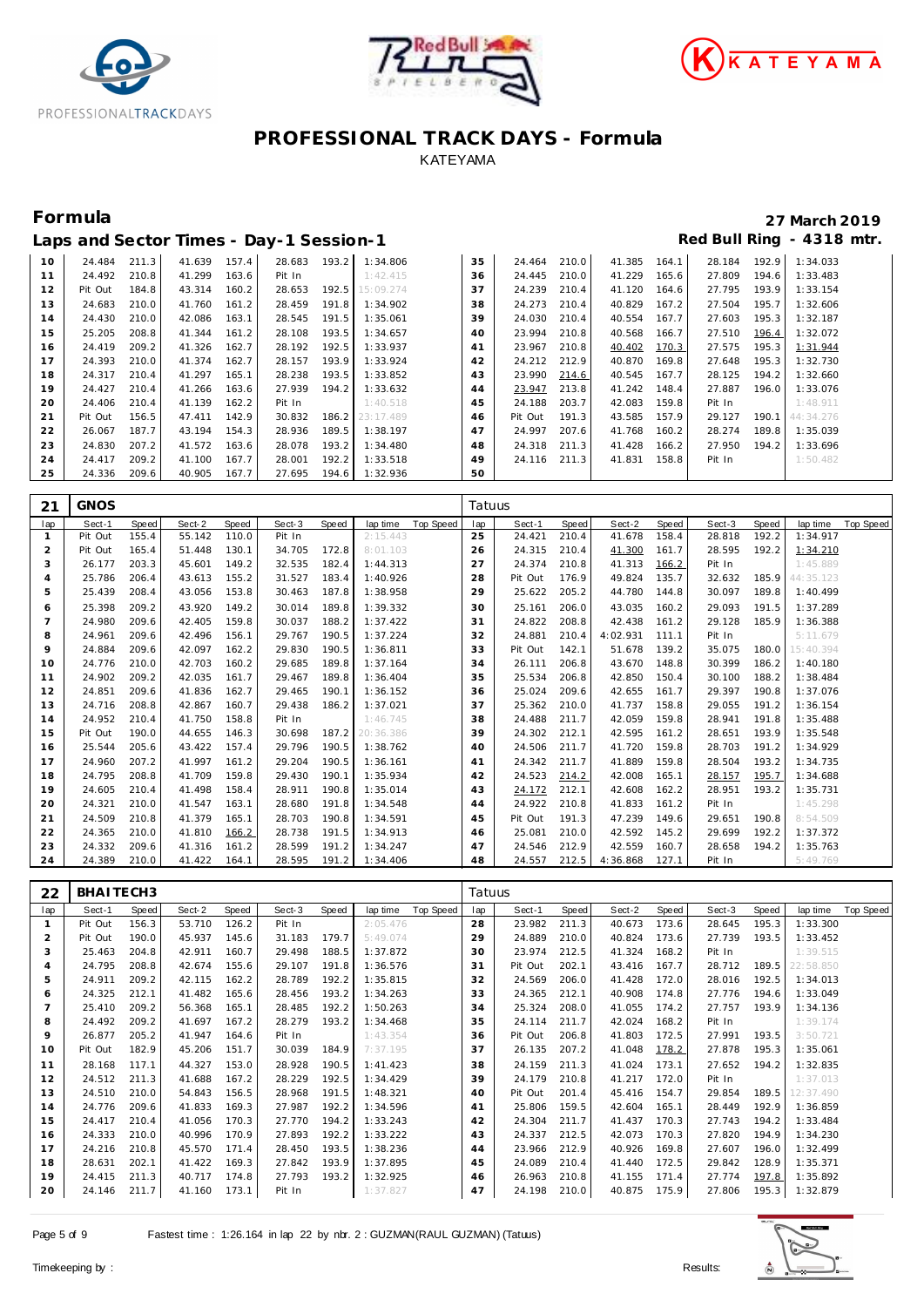





|    | Laps and Sector Times - Day-1 Session-1 |       |              |       |                                     |                         |    |              |       |              |       |                                                                                                               |       | Red Bull Ring - 4318 mtr. |
|----|-----------------------------------------|-------|--------------|-------|-------------------------------------|-------------------------|----|--------------|-------|--------------|-------|---------------------------------------------------------------------------------------------------------------|-------|---------------------------|
| 21 | Pit Out 181.6                           |       |              |       | 46.042 157.0 29.364 185.6 30:08.961 |                         | 48 | 24.047 211.7 |       | 41.399 175.3 |       |                                                                                                               |       | 27.646 197.4 1:33.092     |
| 22 | 25.287                                  | 201.7 | 41.476       | 172.5 |                                     | 28.323 193.2 1:35.086   | 49 | 24.177       | 210.4 | 41.064 168.2 |       | Pit In                                                                                                        |       | 1:43.532                  |
| 23 | 24.322 210.4                            |       | 41.029       | 172.5 |                                     | 27.777 194.2 1:33.128   | 50 | Pit Out      | 204.0 | 42.559 165.6 |       | 28.076                                                                                                        |       | 194.6 8:45.492            |
| 24 | 24.118 210.8                            |       | 40.611       | 173.6 |                                     | 27.597  194.2  1:32.326 | 51 | 24.151 211.7 |       | 41.365 175.3 |       | 28.075                                                                                                        |       | 194.9 1:33.591            |
| 25 | 24.057                                  | 210.8 | 40.675       | 174.8 |                                     | 27.758 193.2 1:32.490   | 52 | 23.893       | 214.2 | 41.105 172.0 |       | 27.875                                                                                                        | 191.8 | 1:32.873                  |
| 26 | 24.083                                  | 210.0 | 40.561       | 174.8 | 27.561                              | 192.2 1:32.205          | 53 | 24.000       | 212.5 | 40.848       | 174.2 | 28.471                                                                                                        | 180.9 | 1:33.319                  |
| 27 | 24.208                                  | 209.6 | 40.865 174.2 |       |                                     | 27.702 193.5 1:32.775   | 54 | 25.430 212.1 |       | 41.816 172.5 |       | Pit In the set of the set of the set of the set of the set of the set of the set of the set of the set of the |       | 1:41.298                  |

| 29             | CRAM <sub>1</sub> |       |        |       |        |       |           |           | Tatuus |         |       |        |       |        |       |           |           |
|----------------|-------------------|-------|--------|-------|--------|-------|-----------|-----------|--------|---------|-------|--------|-------|--------|-------|-----------|-----------|
| lap            | Sect-1            | Speed | Sect-2 | Speed | Sect-3 | Speed | lap time  | Top Speed | lap    | Sect-1  | Speed | Sect-2 | Speed | Sect-3 | Speed | lap time  | Top Speed |
|                | Pit Out           | 121.1 | 59.740 | 127.4 | Pit In |       | 2:22.820  |           | 24     | 24.551  | 210.4 | 42.389 | 172.0 | 28.478 | 191.8 | 1:35.418  |           |
| 2              | Pit Out           | 144.9 | 50.420 | 140.3 | 31.561 | 177.0 | 6:53.991  |           | 25     | 24.439  | 209.6 | 42.391 | 172.5 | 28.370 | 193.2 | 1:35.200  |           |
| 3              | 26.089            | 204.0 | 44.189 | 155.6 | 30.375 | 187.8 | 1:40.653  |           | 26     | 24.408  | 210.0 | 43.308 | 171.4 | 28.887 | 192.2 | 1:36.603  |           |
| $\overline{4}$ | 25.314            | 204.4 | 42.773 | 162.2 | 28.911 | 191.2 | 1:36.998  |           | 27     | 25.976  | 207.6 | 41.765 | 173.6 | 28.045 | 192.9 | 1:35.786  |           |
| 5              | 24.820            | 209.2 | 43.480 | 167.2 | 28.448 | 193.5 | 1:36.748  |           | 28     | 32.058  | 176.9 | 44.146 | 167.2 | Pit In |       | 1:53.878  |           |
| 6              | 24.701            | 209.6 | 42.015 | 169.3 | 28.351 | 191.8 | 1:35.067  |           | 29     | Pit Out | 204.4 | 43.183 | 164.1 | 28.644 | 191.2 | 6:57.396  |           |
| $\overline{7}$ | 24.977            | 208.8 | 41.841 | 172.5 | 28.070 | 192.9 | 1:34.888  |           | 30     | 24.823  | 211.3 | 42.087 | 164.1 | 28.674 | 190.5 | 1:35.584  |           |
| 8              | 24.946            | 208.8 | 42.147 | 169.8 | 28.203 | 192.9 | 1:35.296  |           | 31     | 27.020  | 208.0 | 41.731 | 169.8 | 28.275 | 193.2 | 1:37.026  |           |
| 9              | 24.389            | 210.4 | 41.742 | 164.6 | 28.406 | 191.5 | 1:34.537  |           | 32     | 24.535  | 212.1 | 42.270 | 166.7 | 28.608 | 192.9 | 1:35.413  |           |
| 10             | 24.441            | 210.0 | 42.493 | 172.0 | 28.522 | 192.2 | 1:35.456  |           | 33     | 29.001  | 191.7 | 42.611 | 162.7 | Pit In |       | 1:47.662  |           |
| 11             | 24.287            | 212.1 | 42.682 | 161.2 | 28.684 | 192.9 | 1:35.653  |           | 34     | Pit Out | 187.0 | 48.315 | 164.6 | 29.857 | 190.1 | 26:09.881 |           |
| 12             | 28.606            | 150.6 | 46.612 | 153.8 | Pit In |       | 1:51.499  |           | 35     | 25.132  | 209.6 | 42.566 | 169.3 | 28.323 | 192.9 | 1:36.021  |           |
| 13             | Pit Out           | 189.3 | 45.963 | 163.1 | 28.817 | 188.8 | 7:49.923  |           | 36     | 24.256  | 214.2 | 42.581 | 166.7 | 28.437 | 195.7 | 1:35.274  |           |
| 14             | 24.532            | 212.5 | 42.192 | 167.2 | 28.632 | 193.2 | 1:35.356  |           | 37     | 24.280  | 211.7 | 47.431 | 126.5 | Pit In |       | 1:57.009  |           |
| 15             | 24.471            | 211.3 | 41.673 | 169.8 | 28.006 | 193.9 | 1:34.150  |           | 38     | Pit Out | 185.7 | 43.024 | 169.3 | 29.363 | 190.8 | 5:33.598  |           |
| 16             | 24.367            | 211.7 | 41.467 | 168.2 | 27.968 | 194.2 | 1:33.802  |           | 39     | 24.770  | 207.2 | 41.654 | 170.3 | 28.375 | 192.9 | 1:34.799  |           |
| 17             | 24.818            | 210.8 | 41.909 | 176.5 | 28.279 | 193.9 | 1:35.006  |           | 40     | 24.472  | 211.3 | 42.550 | 172.0 | 28.409 | 194.2 | 1:35.431  |           |
| 18             | 24.274            | 211.3 | 41.476 | 175.9 | 27.888 | 194.2 | 1:33.638  |           | 41     | 24.297  | 211.7 | 42.932 | 171.4 | 28.326 | 194.2 | 1:35.555  |           |
| 19             | 25.442            | 210.4 | 49.162 | 146.7 | Pit In |       | 1:54.782  |           | 42     | 24.378  | 211.3 | 41.589 | 172.5 | 28.319 | 192.5 | 1:34.286  |           |
| 20             | Pit Out           | 149.1 | 51.246 | 143.6 | 31.934 | 179.1 | 28:35.195 |           | 43     | 24.352  | 211.7 | 41.682 | 172.5 | 28.700 | 185.9 | 1:34.734  |           |
| 21             | 26.254            | 203.7 | 44.267 | 156.1 | 29.817 | 188.8 | 1:40.338  |           | 44     | 24.521  | 210.8 | 45.094 | 164.6 | 28.737 | 191.2 | 1:38.352  |           |
| 22             | 25.650            | 199.9 | 42.801 | 170.3 | 29.194 | 192.9 | 1:37.645  |           | 45     | 24.420  | 211.7 | 41.712 | 168.2 | 28.197 | 194.9 | 1:34.329  |           |
| 23             | 24.540            | 210.0 | 43.023 | 164.1 | 28.497 | 191.5 | 1:36.060  |           | 46     | 24.355  | 210.8 | 41.758 | 168.8 | Pit In |       | 1:40.870  |           |

| 33             |         |       | JESSE SALMENAUTI O |       |        |       |           |           | Tatuus |         |       |        |       |        |       |           |           |
|----------------|---------|-------|--------------------|-------|--------|-------|-----------|-----------|--------|---------|-------|--------|-------|--------|-------|-----------|-----------|
| lap            | Sect-1  | Speed | Sect-2             | Speed | Sect-3 | Speed | lap time  | Top Speed | lap    | Sect-1  | Speed | Sect-2 | Speed | Sect-3 | Speed | lap time  | Top Speed |
| $\mathbf{1}$   | Pit Out | 170.4 | 49.799             | 135.0 | 33.675 | 165.9 | 1:51.470  |           | 19     | 23.967  | 210.8 | 40.531 | 172.5 | 27.169 | 198.2 | 1:31.667  |           |
| $\overline{2}$ | 27.425  | 202.1 | 44.660             | 151.7 | 29.922 | 187.5 | 1:42.007  |           | 20     | 23.903  | 210.4 | 40.577 | 168.2 | 27.263 | 196.0 | 1:31.743  |           |
| 3              | 25.283  | 206.0 | 45.118             | 148.8 | Pit In |       | 1:50.661  |           | 21     | 23.830  | 211.3 | 42.107 | 167.7 | 27.232 | 197.1 | 1:33.169  |           |
| $\overline{A}$ | Pit Out | 192.4 | 46.212             | 153.8 | 28.689 | 190.8 | 7:03.495  |           | 22     | 23.897  | 213.4 | 40.464 | 167.2 | 27.228 | 196.7 | 1:31.589  |           |
| 5              | 24.714  | 211.3 | 41.513             | 164.6 | 28.167 | 194.6 | 1:34.394  |           | 23     | 23.800  | 213.8 | 40.439 | 166.2 | 27.703 | 195.3 | 1:31.942  |           |
| 6              | 24.269  | 212.1 | 41.263             | 166.2 | 27.767 | 195.7 | 1:33.299  |           | 24     | 23.900  | 212.5 | 40.456 | 166.2 | 27.272 | 196.0 | 1:31.628  |           |
|                | 24.117  | 212.5 | 41.095             | 167.2 | 27.512 | 196.4 | 1:32.724  |           | 25     | 23.779  | 213.4 | 40.438 | 168.2 | 27.060 | 198.9 | 1:31.277  |           |
| 8              | 23.911  | 212.9 | 40.816             | 170.9 | 27.544 | 196.7 | 1:32.271  |           | 26     | 23.746  | 212.9 | 43.074 | 156.1 | Pit In |       | 1:45.002  |           |
| 9              | 24.043  | 212.9 | 40.799             | 165.6 | 27.239 | 196.4 | 1:32.081  |           | 27     | Pit Out | 193.8 | 42.502 | 161.7 | 27.844 | 196.4 | 13:05.926 |           |
| 10             | 24.045  | 213.4 | 40.997             | 155.2 | 28.412 | 196.7 | 1:33.454  |           | 28     | 24.345  | 210.8 | 40.828 | 166.2 | 27.386 | 197.8 | 1:32.559  |           |
| 11             | 24.149  | 212.5 | 40.992             | 167.7 | 27.577 | 196.0 | 1:32.718  |           | 29     | 23.907  | 212.5 | 40.798 | 165.6 | 27.228 | 198.5 | 1:31.933  |           |
| 12             | 24.008  | 213.4 | 40.932             | 168.8 | 27.727 | 194.6 | 1:32.667  |           | 30     | 23.902  | 211.7 | 41.034 | 163.6 | Pit In |       | 1:46.058  |           |
| 13             | 24.393  | 212.5 | 40.996             | 166.7 | 27.703 | 193.5 | 1:33.092  |           | 31     | Pit Out | 204.8 | 41.773 | 159.8 | 27.600 | 196.4 | 3:51.926  |           |
| 14             | 26.280  | 170.4 | 47.441             | 143.2 | Pit In |       | 1:50.770  |           | 32     | 23.949  | 211.7 | 40.576 | 165.6 | 28.319 | 197.8 | 1:32.844  |           |
| 15             | Pit Out | 163.9 | 47.569             | 148.4 | 30.500 | 184.9 | 02:33.621 |           | 33     | 23.808  | 212.5 | 40.686 | 169.3 | 27.326 | 197.8 | 1:31.820  |           |
| 16             | 26.254  | 180.7 | 42.131             | 163.6 | 28.164 | 193.9 | 1:36.549  |           | 34     | 23.868  | 212.5 | 40.504 | 168.2 | 27.261 | 198.2 | 1:31.633  |           |
| 17             | 24.742  | 211.7 | 40.994             | 168.8 | 27.581 | 195.3 | 1:33.317  |           | 35     | 23.844  | 212.9 | 40.411 | 168.8 | 27.325 | 194.2 | 1:31.580  |           |
| 18             | 24.086  | 210.8 | 41.092             | 166.7 | 27.244 | 195.7 | 1:32.422  |           | 36     | 23.801  | 212.5 | 42.045 | 153.4 | Pit In |       | 1:43.128  |           |

| 37      | LM37    |       |          |       |        |       |                 |           |     | DALLARA F308 |       |        |       |        |       |           |                  |
|---------|---------|-------|----------|-------|--------|-------|-----------------|-----------|-----|--------------|-------|--------|-------|--------|-------|-----------|------------------|
| lap     | Sect-1  | Speed | Sect-2   | Speed | Sect-3 | Speed | lap time        | Top Speed | lap | Sect-1       | Speed | Sect-2 | Speed | Sect-3 | Speed | lap time  | <b>Top Speed</b> |
|         | Pit Out | 126.5 | 1:02.642 | 97.3  | 38.662 | 176.8 | 2:18.757        |           | 15  | 24.852       | 207.2 | 42.589 | 142.1 | Pit In |       | 2:00.343  |                  |
|         | 28.213  | 181.0 | 49.935   | 111.6 | 34.102 | 182.4 | 1:52.250        |           | 16  | Pit Out      | 161.2 | 49.038 | 126.5 | 31.529 | 185.2 | 12:27.981 |                  |
|         | 26.322  | 194.1 | 46.390   | 139.5 | 31.236 | 189.1 | 1:43.948        |           |     | 25.916       | 205.6 | 43.052 | 151.3 | 29.979 | 191.5 | 1:38.947  |                  |
| 4       | 46.911  | 161.5 | 54.190   | 130.1 | Pit In |       | 2:34.131        |           | 18  | 24.801       | 208.0 | 42.408 | 147.5 | 29.224 | 192.5 | 1:36.433  |                  |
| 5       | Pit Out | 145.1 | 54.928   | 116.1 | 35.239 |       | 183.7 17:07.757 |           | 19  | 24.737       | 208.8 | 41.948 | 153.4 | 28.919 | 194.2 | 1:35.604  |                  |
| 6       | 26.473  | 189.3 | 49.279   | 133.7 | 31.764 | 188.8 | 1:47.516        |           | 20  | 24.732       | 208.4 | 41.821 | 150.0 | 29.029 | 193.5 | 1:35.582  |                  |
|         | 33.287  | 135.6 | 2:09.940 | 90.0  | Pit In |       | 3:34.482        |           | 21  | 24.757       | 206.0 | 41.952 | 155.2 | 28.795 | 195.7 | 1:35.504  |                  |
| 8       | Pit Out | 161.7 | 52.160   | 116.6 | 35.242 |       | 157.9 23:49.061 |           | 22  | 24.467       | 208.4 | 41.284 | 151.7 | 28.671 | 194.6 | 1:34.422  |                  |
| $\circ$ | 27.728  | 78.3  | 46.456   | 134.0 | 31.502 | 189.1 | 1:45.686        |           | 23  | 24.492       | 208.0 | 41.533 | 157.0 | 28.654 | 196.0 | 1:34.679  |                  |

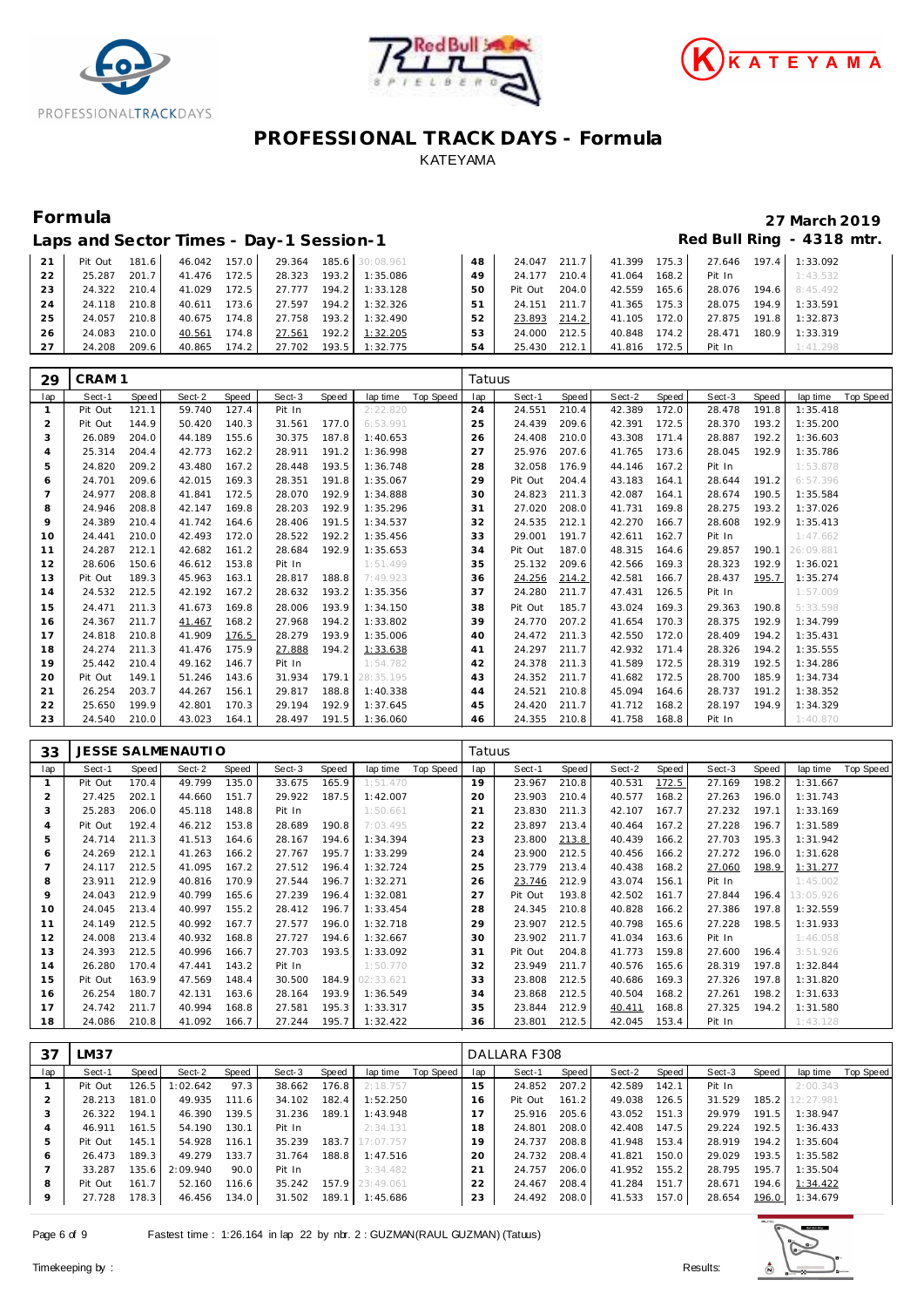





| Laps and Sector Times - Day-1 Session-1 | Red Bull Ring - 4318 mtr. |
|-----------------------------------------|---------------------------|
|-----------------------------------------|---------------------------|

| $10^{-}$ | 25.736  | 206.8 | 44.281 | 137.1 | 30.520 | 192.2 | 1:40.537       | 24 | 24.533  | 189.7 | 48.973 | 135.7   | Pit In |       | 2:01.158       |
|----------|---------|-------|--------|-------|--------|-------|----------------|----|---------|-------|--------|---------|--------|-------|----------------|
|          | 25.255  | 194.8 | 50.190 | 131.7 | Pit In |       | 2:01.415       | 25 | Pit Out | 177.7 | 45.146 | $153.4$ | 31.515 |       | 184.6 9:28.750 |
|          | Pit Out | 176.6 | 45.259 | 143.2 | 30.227 | 191.5 | 4:05.334       | 26 | 25.207  | 208.8 | 41.447 | 159.8   | 28.799 | 194.9 | 1:35.453       |
|          | 25.130  | 205.6 | 42.594 | 145.9 | 29.914 |       | 191.2 1:37.638 | 27 | 24.365  | 209.6 | 42.096 | 164.1   | 28.555 | 194.6 | 1:35.016       |
| 14       | 24.981  | 207.2 | 42.402 | 148.8 | 30.054 |       | 194.9 1:37.437 | 28 | 24.353  | 209.6 | 40.871 | 163.1   | Pit In |       | 1:52.348       |

| 55             | CRAM <sub>2</sub> |       |        |       |        |       |                 |                  | Tatuus |         |       |        |       |        |       |           |           |
|----------------|-------------------|-------|--------|-------|--------|-------|-----------------|------------------|--------|---------|-------|--------|-------|--------|-------|-----------|-----------|
| lap            | Sect-1            | Speed | Sect-2 | Speed | Sect-3 | Speed | lap time        | <b>Top Speed</b> | lap    | Sect-1  | Speed | Sect-2 | Speed | Sect-3 | Speed | lap time  | Top Speed |
| -1             | Pit Out           | 151.9 | 54.069 | 129.2 | Pit In |       | 2:08.107        |                  | 26     | 27.455  | 202.5 | 42.595 | 167.2 | 28.661 | 191.5 | 1:38.711  |           |
| 2              | Pit Out           | 180.4 | 47.973 | 146.7 | 32.129 | 181.2 | 7:07.220        |                  | 27     | 26.725  | 202.9 | 44.147 | 168.2 | 30.264 | 181.2 | 1:41.136  |           |
| 3              | 26.335            | 199.9 | 44.936 | 160.7 | 30.817 | 181.5 | 1:42.088        |                  | 28     | 25.735  | 208.4 | 42.391 | 165.6 | 28.119 | 191.2 | 1:36.245  |           |
| $\overline{4}$ | 25.621            | 204.0 | 44.681 | 164.6 | 30.084 | 184.9 | 1:40.386        |                  | 29     | 25.130  | 208.4 | 42.819 | 168.8 | 28.795 | 181.8 | 1:36.744  |           |
| 5              | 25.047            | 208.8 | 43.437 | 162.2 | 29.363 | 187.5 | 1:37.847        |                  | 30     | 25.149  | 209.2 | 41.659 | 169.3 | 28.043 | 191.8 | 1:34.851  |           |
| 6              | 26.144            | 204.0 | 45.088 | 164.6 | Pit In |       | 1:47.389        |                  | 31     | 25.822  | 208.4 | 43.093 | 161.7 | 28.835 | 191.5 | 1:37.750  |           |
| $\overline{7}$ | Pit Out           | 188.3 | 44.946 | 158.8 | 29.336 | 186.5 | 6:36.148        |                  | 32     | 25.196  | 208.8 | 42.461 | 168.2 | 28.092 | 190.8 | 1:35.749  |           |
| 8              | 24.892            | 210.4 | 43.313 | 164.6 | 28.648 | 192.5 | 1:36.853        |                  | 33     | 24.431  | 209.2 | 42.093 | 168.8 | 27.928 | 191.8 | 1:34.452  |           |
| 9              | 24.908            | 210.4 | 41.643 | 165.1 | 28.481 | 191.8 | 1:35.032        |                  | 34     | 24.508  | 208.8 | 41.054 | 168.2 | 28.039 | 192.2 | 1:33.601  |           |
| 10             | 25.666            | 209.2 | 41.716 | 165.6 | 28.553 | 190.1 | 1:35.935        |                  | 35     | 24.432  | 210.4 | 42.334 | 168.2 | 27.942 | 193.9 | 1:34.708  |           |
| 11             | 24.608            | 208.8 | 41.974 | 168.2 | 28.199 | 193.2 | 1:34.781        |                  | 36     | 24.097  | 212.9 | 40.957 | 169.3 | 27.737 | 191.5 | 1:32.791  |           |
| 12             | 24.366            | 212.1 | 41.578 | 166.2 | 28.087 | 192.5 | 1:34.031        |                  | 37     | 24.394  | 212.1 | 40.979 | 167.2 | 28.230 | 194.2 | 1:33.603  |           |
| 13             | 24.382            | 210.8 | 41.425 | 168.2 | 27.994 | 192.9 | 1:33.801        |                  | 38     | 24.393  | 212.1 | 41.425 | 168.8 | 27.748 | 194.6 | 1:33.566  |           |
| 14             | 25.559            | 208.4 | 41.497 | 164.1 | 28.593 | 184.0 | 1:35.649        |                  | 39     | 24.248  | 211.7 | 41.654 | 172.0 | Pit In |       | 1:42.565  |           |
| 15             | 24.652            | 210.4 | 41.745 | 168.8 | 27.989 | 192.9 | 1:34.386        |                  | 40     | Pit Out | 164.4 | 48.332 | 142.1 | 31.304 | 185.2 | 39:42.316 |           |
| 16             | 24.323            | 211.7 | 41.314 | 170.9 | 28.034 | 192.2 | 1:33.671        |                  | 41     | 26.564  | 189.0 | 43.546 | 159.8 | 29.051 | 187.8 | 1:39.161  |           |
| 17             | 24.239            | 212.5 | 41.721 | 170.3 | Pit In |       | 1:40.756        |                  | 42     | 24.684  | 209.2 | 42.136 | 166.7 | 28.359 | 192.2 | 1:35.179  |           |
| 18             | Pit Out           | 196.2 | 43.462 | 166.7 | 30.300 | 186.5 | 10:54.665       |                  | 43     | 24.729  | 209.2 | 42.341 | 169.3 | 28.085 | 192.5 | 1:35.155  |           |
| 19             | 24.857            | 210.0 | 42.085 | 165.6 | 28.332 | 190.8 | 1:35.274        |                  | 44     | 24.376  | 210.0 | 42.394 | 170.9 | 27.787 | 194.6 | 1:34.557  |           |
| 20             | 24.610            | 210.8 | 41.623 | 165.6 | 28.155 | 192.9 | 1:34.388        |                  | 45     | 24.261  | 210.8 | 41.966 | 169.3 | 27.911 | 193.2 | 1:34.138  |           |
| 21             | 24.253            | 211.7 | 42.317 | 167.7 | 27.877 | 192.9 | 1:34.447        |                  | 46     | 24.102  | 210.8 | 41.414 | 170.3 | 28.492 | 191.5 | 1:34.008  |           |
| 22             | 24.400            | 210.4 | 41.421 | 169.8 | 28.508 | 191.5 | 1:34.329        |                  | 47     | 24.317  | 210.4 | 41.353 | 170.3 | 27.670 | 192.9 | 1:33.340  |           |
| 23             | 24.554            | 210.0 | 41.854 | 167.7 | 28.202 | 191.8 | 1:34.610        |                  | 48     | 24.182  | 211.7 | 40.856 | 172.5 | 27.782 | 192.2 | 1:32.820  |           |
| 24             | 24.401            | 208.8 | 41.911 | 168.2 | Pit In |       | 1:40.802        |                  | 49     | 24.162  | 210.8 | 40.988 | 172.0 | 27.710 | 195.3 | 1:32.860  |           |
| 25             | Pit Out           | 162.7 | 47.126 | 149.6 | 30.199 |       | 185.9 20:33.087 |                  | 50     | 24.136  | 210.8 | 42.339 | 171.4 | Pit In |       | 1:41.652  |           |

| 57             | BHAITECH4 |       |        |       |        |       |           |                  | Tatuus |         |       |        |       |        |       |           |           |
|----------------|-----------|-------|--------|-------|--------|-------|-----------|------------------|--------|---------|-------|--------|-------|--------|-------|-----------|-----------|
| lap            | Sect-1    | Speed | Sect-2 | Speed | Sect-3 | Speed | lap time  | <b>Top Speed</b> | lap    | Sect-1  | Speed | Sect-2 | Speed | Sect-3 | Speed | lap time  | Top Speed |
| $\mathbf{1}$   | Pit Out   | 121.1 | 57.936 | 113.7 | 40.156 | 166.9 | 2:10.232  |                  | 29     | 24.306  | 207.2 | 41.026 | 168.2 | 27.522 | 192.2 | 1:32.854  |           |
| $\overline{2}$ | 30.936    | 167.5 | 51.544 | 120.8 | Pit In |       | 2:07.723  |                  | 30     | 24.072  | 207.6 | 40.817 | 168.2 | 27.377 | 193.5 | 1:32.266  |           |
| 3              | Pit Out   | 170.4 | 47.583 | 138.5 | 31.510 | 168.5 | 5:50.191  |                  | 31     | 24.088  | 209.2 | 41.580 | 161.7 | Pit In |       | 1:39.787  |           |
| $\overline{4}$ | 27.351    | 167.5 | 49.840 | 131.4 | 32.257 | 187.5 | 1:49.448  |                  | 32     | Pit Out | 196.2 | 42.891 | 161.7 | 28.158 | 189.5 | 12:57.043 |           |
| 5              | 26.941    | 194.8 | 45.603 | 133.7 | 30.697 | 189.5 | 1:43.241  |                  | 33     | 24.740  | 204.0 | 42.183 | 157.9 | 27.985 | 192.5 | 1:34.908  |           |
| 6              | 25.349    | 208.0 | 42.397 | 162.2 | 28.697 | 191.5 | 1:36.443  |                  | 34     | 24.260  | 208.0 | 41.042 | 168.8 | 27.501 | 192.9 | 1:32.803  |           |
| $\overline{7}$ | 24.566    | 209.2 | 41.502 | 164.6 | 28.029 | 193.9 | 1:34.097  |                  | 35     | 24.127  | 208.4 | 40.858 | 169.8 | 27.331 | 194.2 | 1:32.316  |           |
| 8              | 24.335    | 211.3 | 42.158 | 161.7 | Pit In |       | 1:42.416  |                  | 36     | 24.077  | 207.2 | 41.150 | 168.2 | 27.512 | 192.9 | 1:32.739  |           |
| 9              | Pit Out   | 198.4 | 43.004 | 161.2 | 28.269 | 188.8 | 8:27.889  |                  | 37     | 24.103  | 208.0 | 41.003 | 169.3 | 27.406 | 193.5 | 1:32.512  |           |
| 10             | 24.641    | 205.6 | 41.267 | 164.6 | 27.806 | 191.8 | 1:33.714  |                  | 38     | 24.205  | 208.0 | 40.728 | 167.7 | 27.445 | 194.6 | 1:32.378  |           |
| 11             | 24.322    | 208.8 | 41.337 | 167.7 | 27.530 | 193.5 | 1:33.189  |                  | 39     | 24.095  | 208.0 | 41.079 | 167.7 | 27.651 | 193.2 | 1:32.825  |           |
| 12             | 24.271    | 209.6 | 41.202 | 167.7 | 27.747 | 192.5 | 1:33.220  |                  | 40     | 24.174  | 210.0 | 41.313 | 168.2 | 27.676 | 194.2 | 1:33.163  |           |
| 13             | 24.165    | 210.4 | 41.988 | 164.1 | 27.789 | 192.2 | 1:33.942  |                  | 41     | 24.577  | 212.1 | 40.902 | 169.3 | 27.636 | 193.9 | 1:33.115  |           |
| 14             | 24.272    | 209.6 | 41.227 | 169.8 | 27.658 | 192.2 | 1:33.157  |                  | 42     | 24.126  | 209.2 | 40.955 | 166.2 | 28.169 | 194.2 | 1:33.250  |           |
| 15             | 24.157    | 209.6 | 41.099 | 169.8 | 27.551 | 192.9 | 1:32.807  |                  | 43     | 24.664  | 209.6 | 42.256 | 152.5 | Pit In |       | 1:44.377  |           |
| 16             | 24.073    | 209.2 | 40.931 | 167.2 | 27.599 | 193.5 | 1:32.603  |                  | 44     | Pit Out | 175.4 | 43.664 | 164.6 | 28.576 | 189.8 | 21:03.515 |           |
| 17             | 24.062    | 210.4 | 40.972 | 168.2 | 27.658 | 191.5 | 1:32.692  |                  | 45     | 24.601  | 205.6 | 41.249 | 165.6 | 27.928 | 193.2 | 1:33.778  |           |
| 18             | 24.182    | 210.4 | 41.080 | 170.3 | Pit In |       | 1:40.090  |                  | 46     | 24.367  | 208.8 | 41.191 | 164.6 | 27.941 | 193.2 | 1:33.499  |           |
| 19             | Pit Out   | 178.9 | 46.484 | 145.2 | 30.814 | 154.9 | 33:08.567 |                  | 47     | 24.153  | 210.0 | 41.017 | 167.7 | 27.752 | 192.5 | 1:32.922  |           |
| 20             | 25.955    | 199.1 | 41.733 | 167.2 | 28.048 | 193.9 | 1:35.736  |                  | 48     | 24.133  | 208.8 | 41.004 | 171.4 | 27.739 | 193.9 | 1:32.876  |           |
| 21             | 24.229    | 211.3 | 43.063 | 165.1 | 28.118 | 192.5 | 1:35.410  |                  | 49     | 24.113  | 209.6 | 41.775 | 166.2 | 27.619 | 194.6 | 1:33.507  |           |
| 22             | 24.356    | 208.4 | 41.179 | 169.8 | 27.594 | 194.6 | 1:33.129  |                  | 50     | 24.015  | 210.0 | 42.102 | 169.3 | 27.695 | 194.6 | 1:33.812  |           |
| 23             | 24.259    | 208.0 | 40.987 | 168.2 | 27.742 | 192.9 | 1:32.988  |                  | 51     | 23.983  | 209.6 | 40.976 | 172.5 | 27.943 | 194.6 | 1:32.902  |           |
| 24             | 24.159    | 208.0 | 41.317 | 157.9 | 28.387 | 191.8 | 1:33.863  |                  | 52     | 24.014  | 210.8 | 40.943 | 168.8 | 27.926 | 192.5 | 1:32.883  |           |
| 25             | 24.272    | 206.4 | 41.363 | 166.2 | 27.587 | 191.5 | 1:33.222  |                  | 53     | 24.277  | 208.4 | 41.276 | 166.7 | Pit In |       | 1:42.056  |           |
| 26             | 24.529    | 205.6 | 40.984 | 172.0 | 28.200 | 193.2 | 1:33.713  |                  | 54     | Pit Out | 191.7 | 45.213 | 163.6 | 28.340 | 190.1 | 11:11.943 |           |
| 27             | 24.243    | 206.4 | 40.993 | 170.9 | 27.639 | 191.5 | 1:32.875  |                  | 55     | 24.259  | 210.4 | 41.311 | 168.8 | 27.814 | 194.2 | 1:33.384  |           |
| 28             | 24.362    | 206.0 | 40.814 | 170.3 | 28.421 | 188.8 | 1:33.597  |                  | 56     | 24.053  | 210.0 | 41.077 | 166.7 | Pit In |       | 1:41.863  |           |

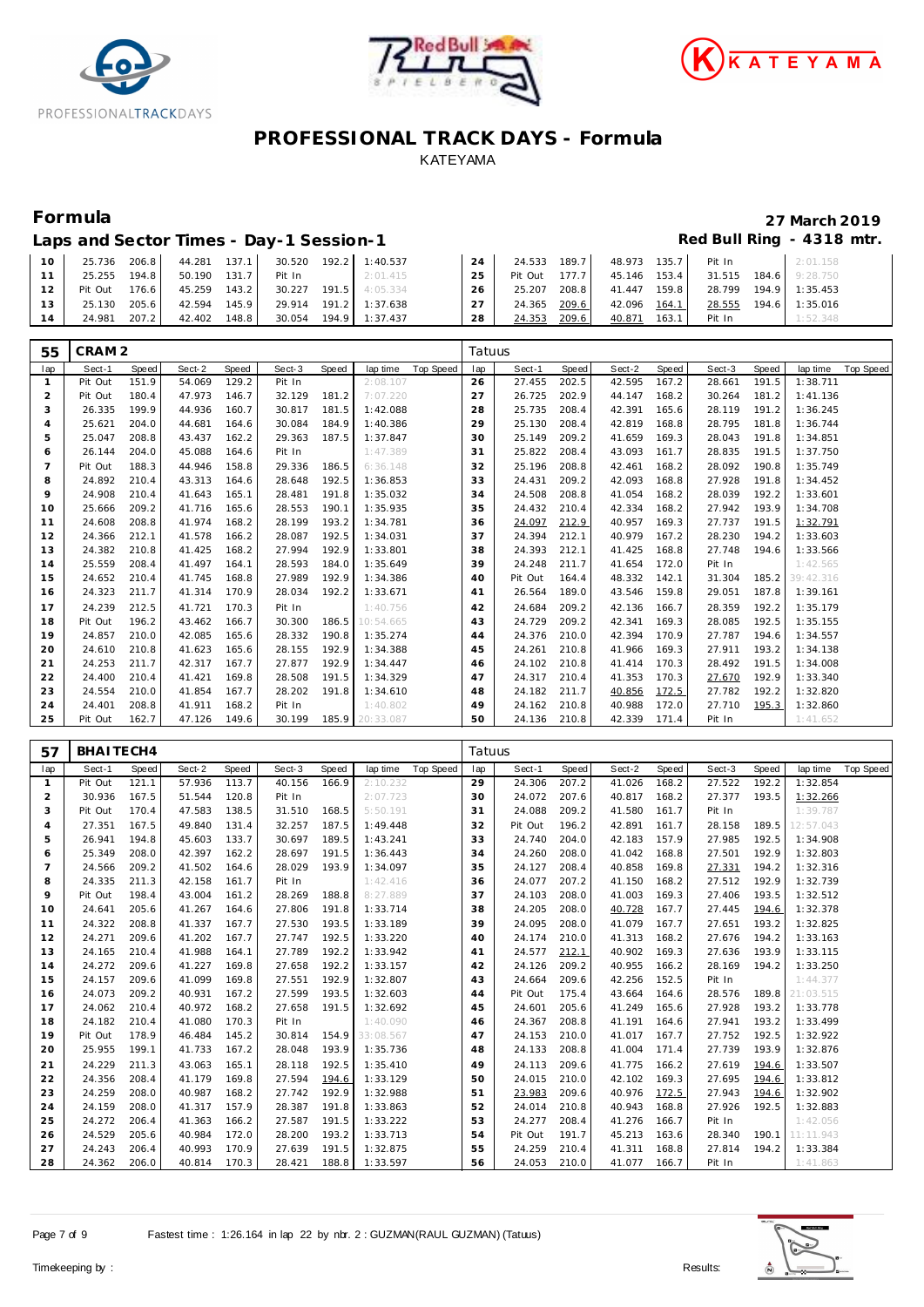





Laps and Sector Times - Day-1 Session-1 **Red Bull Ring - 4318 mtr.** 

**Formula 27 March 2019**

| 94             | CRAM <sub>3</sub> |                |                  |                |                  |                |                      |                  | Tatuus   |                   |                |                  |                |                  |                |                       |                  |
|----------------|-------------------|----------------|------------------|----------------|------------------|----------------|----------------------|------------------|----------|-------------------|----------------|------------------|----------------|------------------|----------------|-----------------------|------------------|
| lap            | Sect-1            | Speed          | Sect-2           | Speed          | Sect-3           | Speed          | lap time             | Top Speed        | lap      | Sect-1            | Speed          | Sect-2           | Speed          | Sect-3           | Speed          | lap time              | <b>Top Speed</b> |
| $\mathbf{1}$   | Pit Out           | 136.8          | 58.488           | 123.0          | Pit In           |                | 2:21.957             |                  | 27       | 26.375            | 201.0          | 43.639           | 162.2          | 29.251           | 191.2          | 1:39.265              |                  |
| $\overline{2}$ | Pit Out           | 178.9          | 49.828           | 140.3          | 33.284           | 188.2          | 6:53.956             |                  | 28       | 24.604            | 211.7          | 43.599           | 167.2          | 28.457           | 193.5          | 1:36.660              |                  |
| 3              | 25.998            | 204.4          | 53.996           | 161.7          | 29.975           | 189.5          | 1:49.969             |                  | 29       | 24.406            | 212.5          | 42.090           | 166.7          | 28.234           | 195.3          | 1:34.730              |                  |
| $\overline{4}$ | 28.135            | 138.6          | 56.035           | 125.0          | 38.872           | 186.2          | 2:03.042             |                  | 30       | 24.549            | 211.7          | 41.646           | 171.4          | 28.160           | 196.0          | 1:34.355              |                  |
| $\mathbf 5$    | 25.549            | 207.6          | 48.500           | 149.6          | 30.845           | 189.8          | 1:44.894             |                  | 31       | 24.342            | 212.5          | 41.448           | 172.0          | 28.113           | 196.0          | 1:33.903              |                  |
| 6              | 26.269            | 173.4          | 47.486           | 142.9          | Pit In           |                | 1:53.173             |                  | 32       | 24.513            | 211.7          | 41.111           | 174.2          | 28.090           | 194.6          | 1:33.714              |                  |
| $\overline{7}$ | Pit Out           | 174.8          | 45.482           | 155.2          | 30.627           | 190.5          | 3:55.827             |                  | 33       | 24.342            | 212.9          | 41.065           | 173.1          | 28.247           | 192.9          | 1:33.654              |                  |
| 8              | 25.026            | 211.3          | 47.186           | 158.8          | 30.578           | 190.1          | 1:42.790             |                  | 34       | 24.266            | 212.1          | 41.324           | 175.9          | 28.261           | 193.2          | 1:33.851              |                  |
| 9              | 25.053            | 209.6          | 42.914           | 163.1          | 29.525           | 191.2          | 1:37.492             |                  | 35       | 24.095            | 212.5          | 41.377           | 173.1          | 28.442           | 193.2          | 1:33.914              |                  |
| 10             | 24.731            | 211.7          | 42.461           | 165.6          | 29.093           | 191.5<br>192.2 | 1:36.285             |                  | 36<br>37 | 24.349            | 210.8          | 41.335           | 173.6<br>174.2 | 28.006           | 194.9<br>194.2 | 1:33.690              |                  |
| 11             | 24.759<br>24.763  | 211.7<br>211.7 | 41.806<br>44.169 | 168.8<br>161.2 | 28.888<br>29.573 | 191.8          | 1:35.453<br>1:38.505 |                  |          | 24.203<br>24.089  | 210.8<br>213.4 | 40.969<br>41.863 | 145.2          | 28.027           |                | 1:33.199              |                  |
| 12<br>13       | 24.691            | 210.4          | 42.182           | 170.3          | 29.112           | 192.9          | 1:35.985             |                  | 38<br>39 | Pit Out           | 192.0          | 45.639           | 157.0          | Pit In<br>29.283 | 191.8          | 1:46.722<br>12:43.910 |                  |
| 14             | 24.521            | 212.1          | 41.961           | 170.3          | 28.705           | 190.8          | 1:35.187             |                  | 40       | 24.504            | 212.1          | 45.039           | 156.1          | Pit In           |                | 1:54.962              |                  |
| 15             | 24.645            | 212.1          | 45.643           | 148.8          | Pit In           |                | 1:51.277             |                  | 41       | Pit Out           | 163.4          | 48.255           | 135.7          | 31.083           | 189.1          | 7:40.084              |                  |
| 16             | Pit Out           | 156.8          | 46.157           | 156.5          | 29.585           | 191.2          | 10:48.247            |                  | 42       | 25.428            | 206.8          | 43.597           | 166.2          | 29.538           | 191.5          | 1:38.563              |                  |
| 17             | 24.954            | 211.3          | 42.463           | 168.8          | 28.974           | 191.5          | 1:36.391             |                  | 43       | 25.670            | 200.2          | 48.468           | 98.9           | Pit In           |                | 2:08.637              |                  |
| 18             | 25.058            | 210.8          | 41.946           | 170.3          | 28.843           | 184.0          | 1:35.847             |                  | 44       | Pit Out           | 205.6          | 43.219           | 162.7          | 28.957           | 192.5          | 1:59.996              |                  |
| 19             | 24.877            | 212.1          | 41.891           | 173.1          | 28.765           | 192.2          | 1:35.533             |                  | 45       | 24.642            | 209.6          | 41.894           | 168.2          | 28.094           | 195.3          | 1:34.630              |                  |
| 20             | 24.470            | 211.7          | 41.957           | 170.3          | 28.617           | 192.5          | 1:35.044             |                  | 46       | 24.283            | 211.3          | 42.129           | 170.3          | 27.947           | 195.7          | 1:34.359              |                  |
| 21             | 24.951            | 210.4          | 41.736           | 171.4          | 28.178           | 193.9          | 1:34.865             |                  | 47       | 24.164            | 213.4          | 41.159           | 173.6          | 27.803           | 194.2          | 1:33.126              |                  |
| 22             | 24.399            | 212.1          | 41.578           | 172.5          | 28.580           | 191.8          | 1:34.557             |                  | 48       | 24.066            | 213.4          | 40.701           | 177.0          | 27.849           | 191.5          | 1:32.616              |                  |
| 23             | 24.602            | 211.7          | 41.541           | 170.3          | 28.629           | 192.2          | 1:34.772             |                  | 49       | 24.220            | 213.8          | 40.960           | 178.8          | 27.947           | 190.8          | 1:33.127              |                  |
| 24             | 24.686            | 211.3          | 41.710           | 166.2          | 28.503           | 193.5          | 1:34.899             |                  | 50       | 24.267            | 213.4          | 41.039           | 175.9          | 27.825           | 194.6          | 1:33.131              |                  |
| 25             | 24.543            | 209.6          | 41.966           | 162.2          | Pit In           |                | 1:45.896             |                  | 51       | 24.044            | 212.5          | 40.969           | 175.9          | 27.698           | 196.4          | 1:32.711              |                  |
| 26             | Pit Out           | 156.1          | 58.240           | 148.4          | 31.444           | 174.5          | 35:07.333            |                  | 52       | 23.909            | 213.4          | 40.698           | 177.6          | Pit In           |                | 1:45.319              |                  |
|                |                   |                |                  |                |                  |                |                      |                  |          |                   |                |                  |                |                  |                |                       |                  |
|                |                   |                |                  |                |                  |                |                      |                  |          |                   |                |                  |                |                  |                |                       |                  |
| 99             | COLA              |                |                  |                |                  |                |                      |                  |          | DALLARA F312      |                |                  |                |                  |                |                       |                  |
| lap            | Sect-1            | Speed          | Sect-2           | Speed          | Sect-3           | Speed          | lap time             | Top Speed        | lap      | Sect-1            | Speed          | Sect-2           | Speed          | Sect-3           | Speed          | lap time              | <b>Top Speed</b> |
| $\mathbf{1}$   | Pit Out           | 152.3          | 51.923           | 120.5          | Pit In           |                | 2:00.706             |                  | 13       | 23.585            | 213.4          | 39.829           | 177.0          | 26.721           | 201.5          | 1:30.135              |                  |
| $\overline{2}$ | Pit Out           | 178.0          | 47.080           | 138.8          | 30.310           | 191.2          | 7:00.250             |                  | 14       | 23.500            | 215.5          | 39.802           | 186.9          | 26.584           | 200.0          | 1:29.886              |                  |
| 3              | 24.758            | 208.8          | 42.549           | 152.1          | 28.724           | 195.7          | 1:36.031             |                  | 15       | 23.407            | 214.2          | 39.201           | 183.7          | 26.073           | 200.7          | 1:28.681              |                  |
| $\overline{4}$ | 24.168            | 214.2          | 41.399           | 153.0          | 28.357           | 193.9          | 1:33.924             |                  | 16       | 23.393            | 214.6          | 40.138           | 170.3          | Pit In           |                | 1:36.494              |                  |
| 5              | 23.767            | 215.9          | 41.519           | 158.8          | 27.732           | 195.7          | 1:33.018             |                  | 17       | Pit Out           | 195.5          | 43.875           | 164.6          | 27.844           | 198.2          | 37:36.313             |                  |
| 6              | 23.830            | 214.2          | 40.514           | 161.2          | Pit In           |                | 1:39.186             |                  | 18       | 23.893            | 211.7          | 40.291           | 177.6          | 26.934           | 200.4          | 1:31.118              |                  |
| $\overline{7}$ | Pit Out           | 174.3          | 47.460           | 132.7          | 30.888           | 191.2          | 12:57.936            |                  | 19       | 25.974            | 184.1          | 44.075           | 151.7          | Pit In           |                | 1:52.410              |                  |
| 8<br>$\circ$   | 24.946            | 209.6          | 44.328           | 128.6          | 29.149           | 196.4          | 1:38.423             |                  | 20       | Pit Out           | 173.4          | 49.980           | 149.6          | 29.507           | 196.4          | 9:24.041              |                  |
| 10             | 28.431<br>23.881  | 207.2<br>218.1 | 41.325<br>40.200 | 163.1<br>166.2 | 27.708<br>27.277 | 197.4<br>198.9 | 1:37.464<br>1:31.358 |                  | 21<br>22 | 23.998<br>23.502  | 212.9<br>217.7 | 39.852<br>39.189 | 178.2<br>181.2 | 29.936<br>26.086 | 197.4<br>201.1 | 1:33.786<br>1:28.777  |                  |
| 11             | 23.615            | 217.2          | 41.530           | 164.6          | 27.358           | 198.9          | 1:32.503             |                  | 23       | 24.006            | 217.2          | 41.673           | 168.2          | Pit In           |                | 1:45.865              |                  |
| 12             | 23.715            | 213.8          | 39.912           | 164.1          | 26.917           | 201.9          | 1:30.544             |                  | 24       |                   |                |                  |                |                  |                |                       |                  |
|                |                   |                |                  |                |                  |                |                      |                  |          |                   |                |                  |                |                  |                |                       |                  |
| 111            |                   |                | LORENZO FERRARI  |                |                  |                |                      |                  | Tatuus   |                   |                |                  |                |                  |                |                       |                  |
| lap            | Sect-1            | <b>Speed</b>   | Sect-2           | Speed          | Sect-3           | Speed          | lap time             | <b>Top Speed</b> | lap      | Sect-1            | <b>Speed</b>   | Sect-2           | Speed          | Sect-3           | Speed          | lap time              | <b>Top Speed</b> |
| $\mathbf{1}$   | Pit Out           | 156.3          | 52.061           | 133.7          | 32.793           | 182.4          | 1:57.323             |                  | 19       | 24.292            | 208.8          | 40.907           | 170.3          | 27.884           | 194.2          | 1:33.083              |                  |
| $\overline{2}$ | 27.621            | 186.0          | 44.462           | 151.3          | 31.420           | 185.9          | 1:43.503             |                  | 20       | 24.276            | 208.0          | 42.044           | 169.3          | Pit In           |                | 1:43.918              |                  |
| 3              | 25.545            | 206.0          | 44.427           | 156.5          | 29.612           | 190.5          | 1:39.584             |                  | 21       | Pit Out           | 199.1          | 44.432           | 161.7          | 29.137           | 191.5          | 13:56.744             |                  |
| $\overline{4}$ | 24.802            | 208.4          | 42.515           | 166.2          | 28.864           | 191.8          | 1:36.181             |                  | 22       | 24.919            | 208.0          | 42.109           | 163.1          | 28.334           | 192.9          | 1:35.362              |                  |
| 5              | 25.846            | 207.6          | 41.765           | 165.6          | 28.738           | 193.2          | 1:36.349             |                  | 23       | 24.626            | 208.0          | 41.379           | 166.7          | 28.164           | 191.8          | 1:34.169              |                  |
| 6              | 24.868            | 208.8          | 41.498           | 167.7          | 28.674           | 192.2          | 1:35.040             |                  | 24       | 24.517            | 208.0          | 41.278           | 170.3          | 28.076           | 191.2          | 1:33.871              |                  |
| $\overline{7}$ | 24.719            | 208.4          | 41.427           | 166.2          | 28.397           | 193.5          | 1:34.543             |                  | 25       | 26.374            | 204.0          | 47.190           | 167.2          | 29.062           | 182.7          | 1:42.626              |                  |
| 8<br>9         | 24.607<br>25.180  | 209.2<br>211.7 | 41.602<br>41.755 | 166.2<br>164.1 | 31.115<br>Pit In | 169.0          | 1:37.324<br>1:46.444 |                  | 26<br>27 | 24.612<br>Pit Out | 209.2<br>166.2 | 44.441<br>49.518 | 169.3<br>141.0 | Pit In<br>33.132 | 185.9          | 1:46.437<br>47:08.034 |                  |

**Pit Out 173.7** 46.033 146.7 29.882 189.8 17:36.424 25.065 207.6 42.711 164.6 28.857 191.5 1:36.633 24.718 208.4 41.721 165.1 28.409 192.9 1:34.848 24.593 210.4 41.719 163.1 31.912 192.9 1:38.224 24.505 208.8 41.485 166.7 28.552 193.2 1:34.542 24.536 209.2 41.324 172.5 28.279 193.9 1:34.139 24.508 209.6 41.312 165.1 28.723 193.9 1:34.543 24.582 208.4 41.277 167.2 28.165 193.2 1:34.024 24.334 208.4 41.157 169.8 27.920 194.6 1:33.411



 26.095 202.5 44.260 159.8 32.882 189.1 1:43.237 24.928 207.6 42.821 172.5 28.974 191.5 1:36.723 26.804 207.2 42.066 168.8 28.388 193.9 1:37.258 **27.532 161.5 48.473 151.7 Pit In 1:55.440**  Pit Out 175.4 44.299 164.6 28.527 193.2 9:11.262 24.399 212.1 41.426 167.7 28.062 193.2 1:33.887 24.214 211.7 40.895 170.9 28.353 197.1 1:33.462 24.688 212.1 41.349 173.1 Pit In 1:43.175